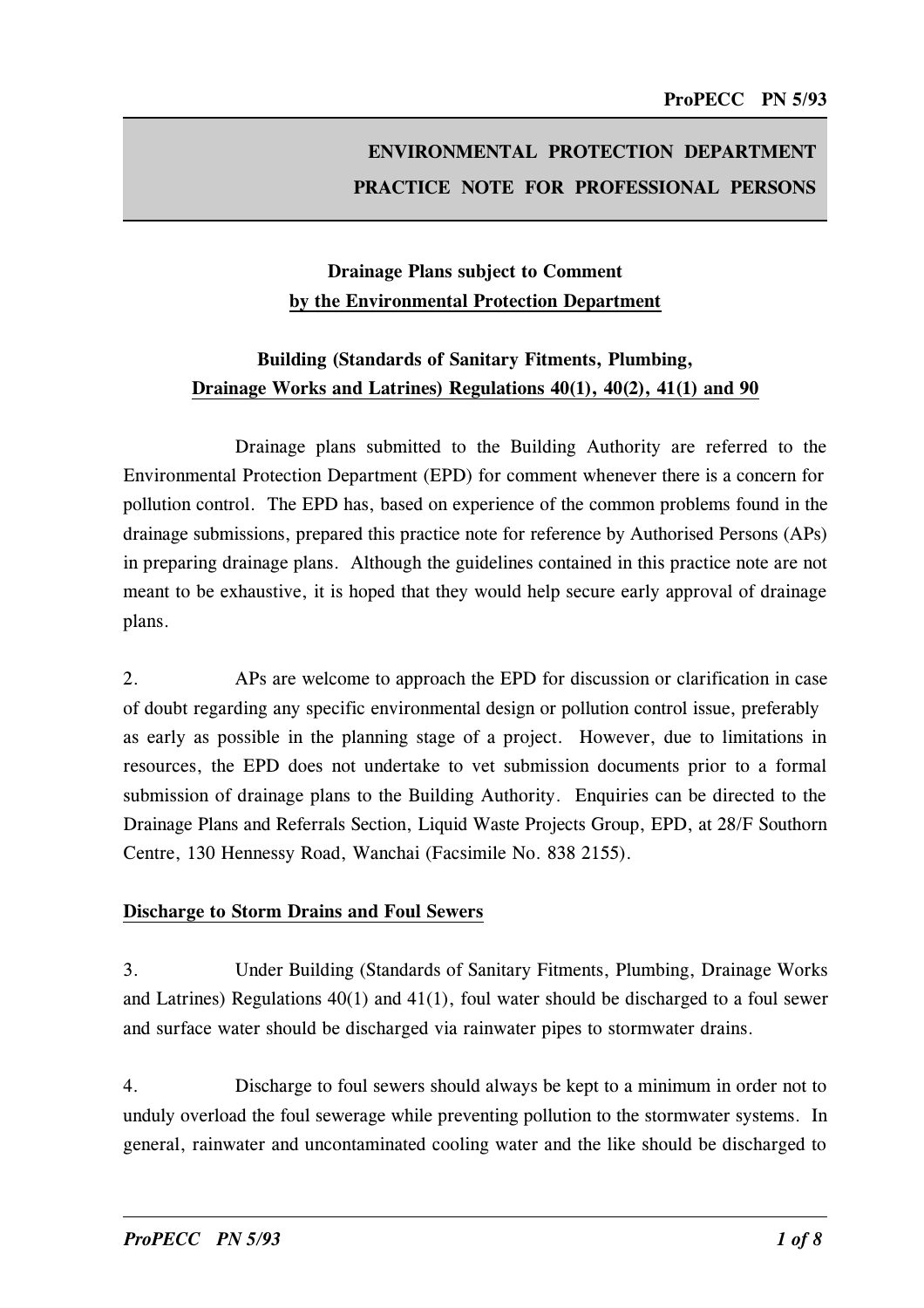stormwater drains but seawater used for the cooling of air-conditioning plants should be discharged directly to sea to avoid overloading the stormwater drains. Polluted rainwater should be discharged to stormwater drains after removal of the pollutants by appropriate facilities. Domestic wastewater can be discharged to foul sewers without pretreatment while commercial and industrial wastewater should be pretreated, where necessary, to meet prescribed effluent standards. Proposals to reduce wastewater generation are encouraged, but proposals on effluent reuse should be discussed with the EPD at the early conception stage.

5. The EPD generally sets effluent discharge standards with reference to the Technical Memorandum on Effluent Standards issued under Section 21 of the Water Pollution Control Ordinance except where special circumstances warrant a more stringent standard. The Technical Memorandum lays down comprehensive standards for discharges into all public sewers and drains and all receiving waters, both inland and coastal, and copies of it are obtainable from any office of the EPD. The following recommendations should be noted �

- (i) Drainage outlets provided in open areas and areas subjected to a substantial amount of wind-blown rain, including open carparks, balconies, podiums, yards, etc., should be connected to stormwater drains.
- (ii) Drainage outlets provided in covered areas, including covered podiums and other roofed areas, should be discharged to foul sewers.
- (iii) Drainage outlets of verandahs next to kitchens and utilities rooms where a substantial amount of wind-blown rain is not expected should, as far as possible, be connected to foul sewers because of the concern that dwellers might discharge laundry or dishwasher wastewater through these drainage outlets.
- (iv) Subsoil drains of slopes, road embankments and earth retaining structures, and groundwater collection drains for basements, subways and tunnels, and similar drains, should, under normal circumstances, be connected to stormwater drains. Silt removal facilities should be provided where necessary. A separate drainage system that connects to foul sewers should be provided to collect wastewater from basements, subways and tunnels and similar areas.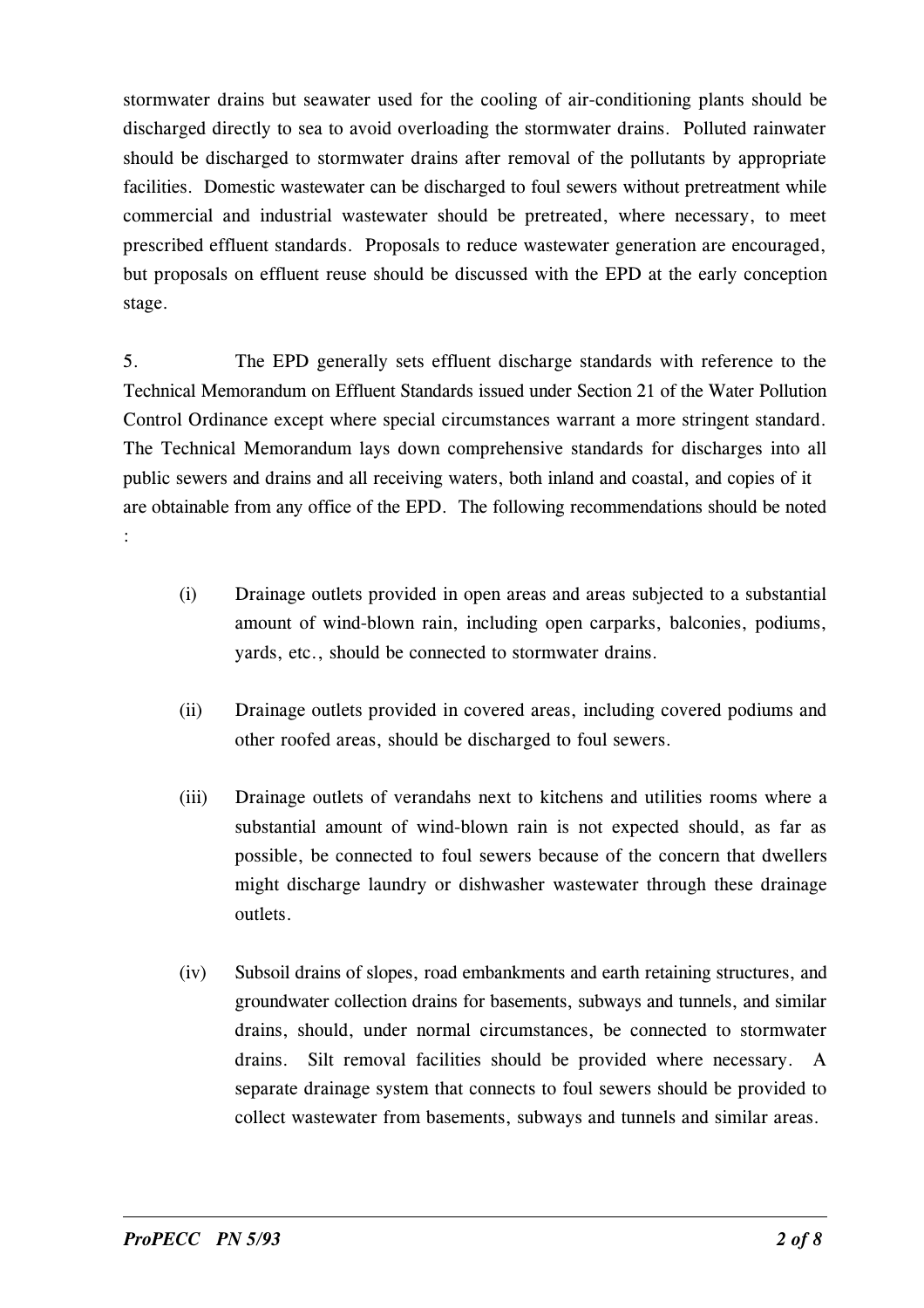- (v) Swimming pool main drain, footbath main drain and swimming pool make-up tank drain should be connected to stormwater drains (except in water gathering grounds where APs are advised to consult Water Supplies Department) while the filtration plant backwash should be discharged to foul sewers. Swimming pool drainage layout, filtration plant room drainage layout and filtration plant schematic line diagrams are required to be included in drainage plans. Drainage for fountains and the like should be designed in a similar manner.
- (vi) Drainage in covered carparks, covered lorry loading and unloading areas and covered transport interchanges should be connected to foul sewers via petrol interceptors. Typical details of these petrol interceptors are attached at Appendix A for reference.
- (vii) Drainage serving open transport interchanges and cargo handling areas should be connected to stormwater drains via a petrol interceptor that would allow stormwater bypass during peak flow periods. Typical details of such a petrol interceptor prepared by the Highways Department are attached at Appendix B for reference.
- marked on the drainage plans. A minimum distance of 200mm is normally (viii) To prevent hazards from sewage overflowing, sewage pump sumps should be provided with a standby pump whose capacity should not be less than any of the duty pumps, and duty pumps should not be required to operate more than 10 on-off cycles per hour. Location of each level switch should be clearly required between each level switch.
- (ix) Surface water drainage should be provided for discharging stormwater off slopes and from open surfaces. Such drainage as normally collected in open surface channels should be led to stormwater drains via silt removal facilities. Runoff in kerb gutters of roads or channels of building platforms should pass through a gully pit with the necessary gratings to prevent objects from entering the stormwater drains.
- (x) Amendments made on alteration and addition and resubmission drawings should be clearly marked or coloured on the drainage plans.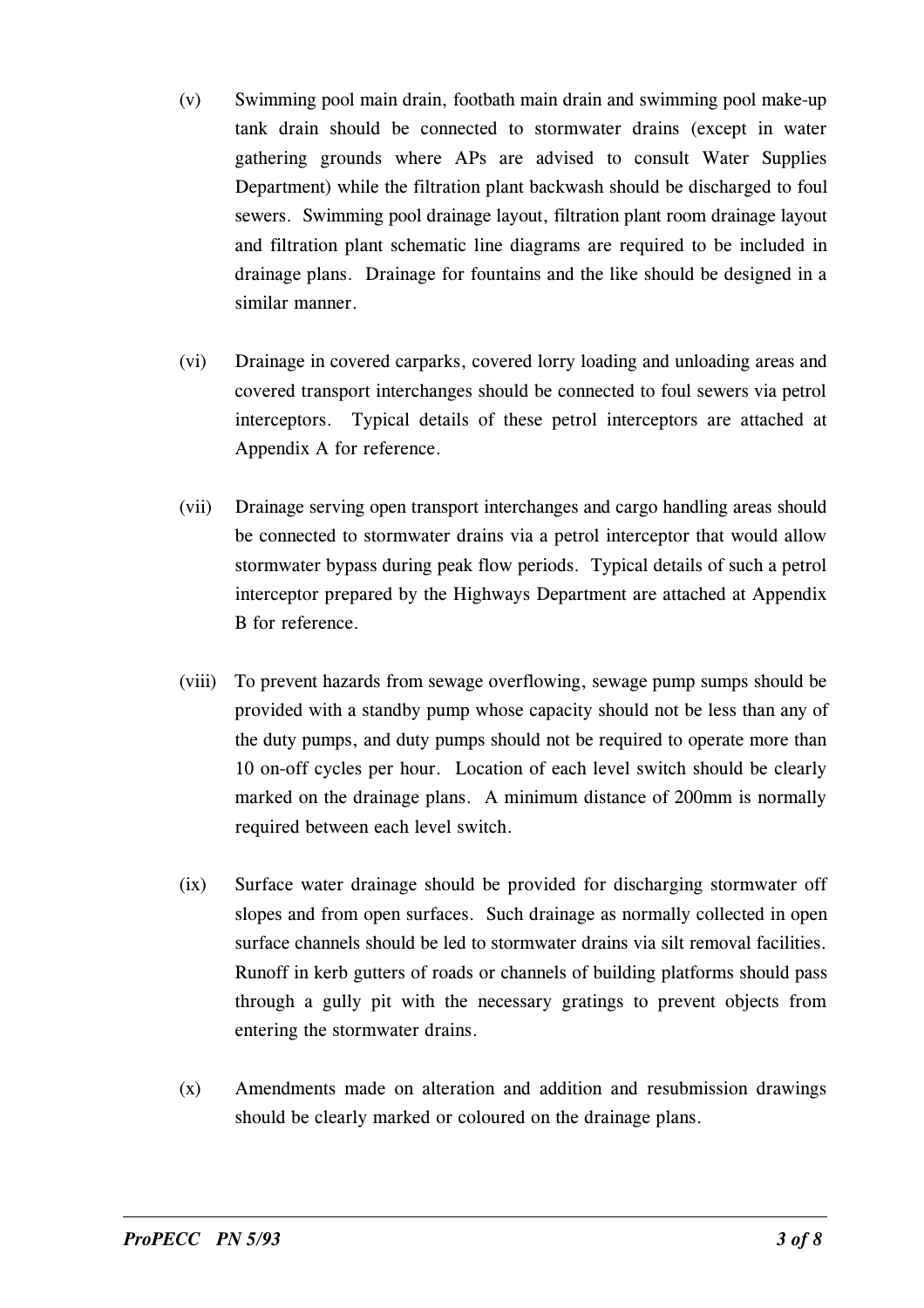### Draina�e of Commercial and Industrial Wastewater

6. Under Building (Standards of Sanitary Fitments, Plumbing, Drainage Works and Latrines) Regulations 90, suitable treatment facilities may be required to be provided if trade waste may be discharged into any drain or sewer.

7. Whenever the wastewater flow and characteristics of a commercial or industrial development are known or are predictable, details of an appropriate wastewater treatment facility, where necessary to meet prescribed effluent standards, should be included as part of the drainage submission. Dilution as a means of meeting effluent standards is not allowed. APs are advised to confirm the effluent discharge standards with the EPD on a case by case basis before commencing on the design of a wastewater treatment facility. The following recommendations should be noted :

- (i) Drainage plans for industrial buildings, where the users are known, should include the information listed below.
	- (a) nature of business;
	- (b) raw material and main products;
	- (c) brief description of production processes, indicating areas where water is used and wastewater is generated;
	- (d) quantity, discharge pattern, composition and characteristics of wastewater;
	- (e) proposed wastewater treatment facility and drainage system;
	- (f) where appropriate, proposed methods of disposal of used chemicals and wastewater sludge and similar waste; and
	- (g) other relevant information.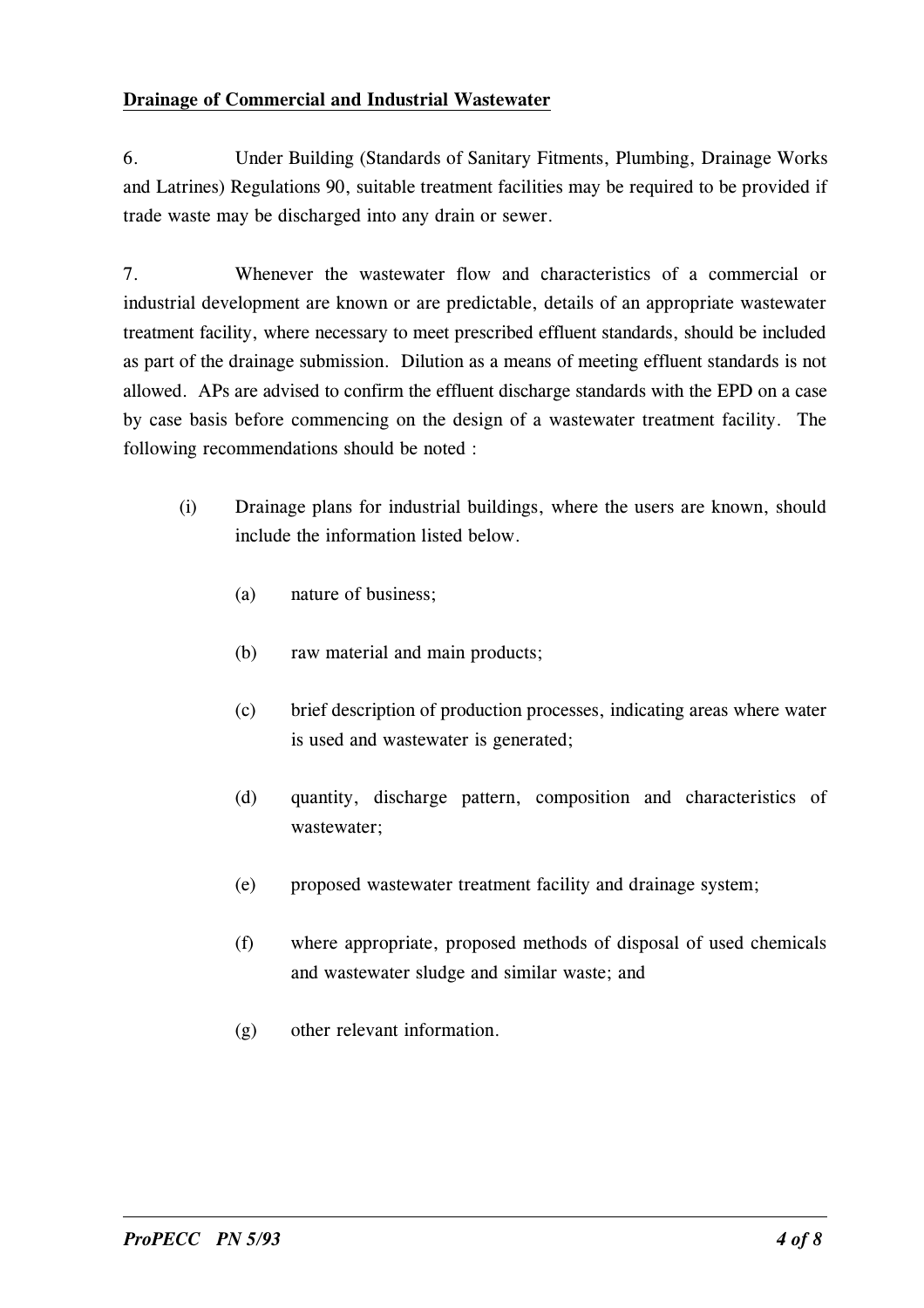- (ii) Industrial wastewater treatment plant proposals should at least be accompanied by
	- (a) a wastewater characteristics report;
	- (b) a design report with detailed hydraulic and process calculations;
	- (c) process and instrumentation diagrams;
	- (d) drawings of the plant layout, plant room details, pipework and equipment:
	- (e) equipment specifications and where possible equipment catalogues; and
	- (f) an operation/maintenance manual.

For more advanced treatment processes or for less common types of industrial wastewater, a treatability study or pilot test report may be required.

The wastewater characteristics report should adequately address the fluctuations in wastewater flow and characteristics. A sampling point (and an automatic flow measuring device with non-resettable type totalizer for discharges greater than  $50m<sup>3</sup>$  per day) should be provided at the discharge outlet of the treatment plant. Safety, process control and operational and maintenance requirements should always be taken into consideration in design. Bypass arrangements are not allowed unless well justified.

(iii) Standby equipment should be provided to guard against failure of major equipment. Neutralization plants should be equipped with standby dosing pumps, a standby acid/alkali dosing system and a pH sensor with visual alarm and graphical recorder. A standby acid dosing system should also be provided to cater for overdosing of alkali to acidic wastewater and a standby alkali dosing system to cater for overdosing of acid to alkaline wastewater.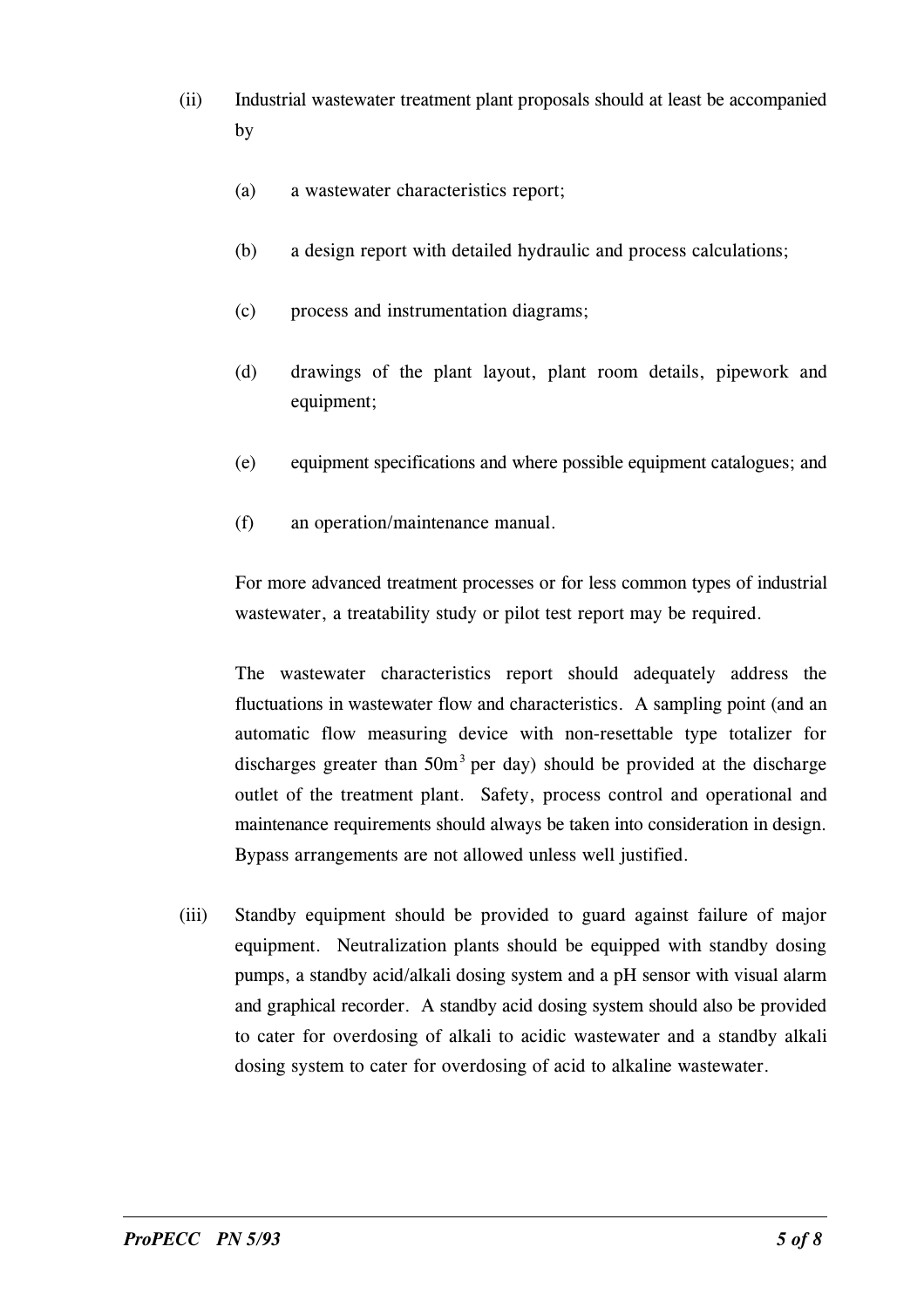- (iv) Wherever practicable, waste minimization should be practised to arrive at an overall optimum production and waste treatment process. Waste heat, metal, oil and chemicals etc. should be recovered wherever practicable.
- (v) Design of drainage for flatted factories, whose users are not known at the time of the drainage plan submission, should follow the recommendation of PNAP : 124 published by the Building Authority.
- (vi) Design of drainage for oil storage installations should follow the recommendations of the 'Code of Practice for Oil Storage Installations' published by the Building Authority. The drainage plan submission should include detailed drawings and design calculations.
- (vii) Drainage serving the open area of a petrol filling station should be connected to the stormwater drains via a petrol interceptor with stormwater bypass (see Appendix B for reference). Car servicing bays, car wash bays and lubrication bays should as far as possible be located within roofed areas. The drainage in these roofed areas and in other covered areas where such activities may be carried out should be connected to foul sewers via a petrol interceptor (see Appendix A for reference).
- (viii) The drainage arrangement and oil interceptor design for a power substation should be such that no leaked or spilled oil could escape from the site even in the event of a serious transformer failure, fire, and similar incidents. Contaminated rainwater and fire-fighting water should also be discharged via an adequately designed oil interceptor. The drainage plan submission should include detailed drawings and design calculations.
- contains more than one restaurant the EPD may consider the alternative of a (ix) All wastewater collected from a restaurant kitchen, including that from basins, sinks and floor drains, should be discharged via a grease trap capable of providing at least 20 minutes retention during peak flow. Details of a typical grease trap are given at Appendix C for reference. A separate grease trap should be provided for each restaurant kitchen, but in cases where a building communal grease trap for restaurants managed by one same company, provided satisfactory arrangements are proposed for the management and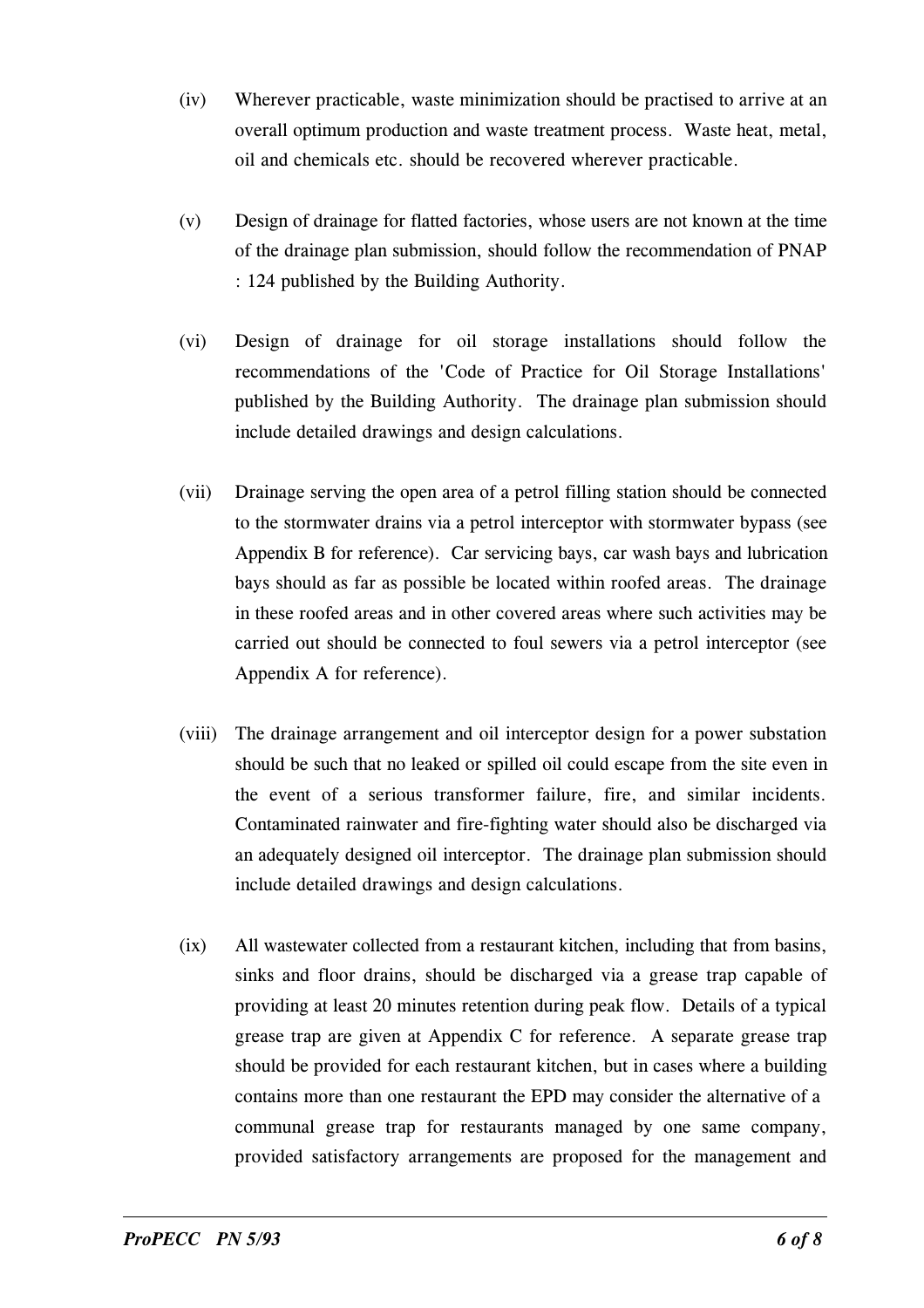maintenance of the facility. Grease traps are not required for bars and pantries where cooking will not be carried out.

 $(x)$  Disposal of commercial and industrial wastewater by injection into the ground (e.g. by soakaway pits) is normally not allowed.

## **Sewage Treatment and Disposal**

8. Under Building (Standards of Sanitary Fitments, Plumbing, Drainage Works and Latrines) Regulations  $0(2)$ , a septic tank, a cesspool or other approved facility should be provided to dispose of foul water where there is no public sewer in the vicinity.

9. A small sewage treatment plant is only acceptable under circumstances where it is demonstrated that there is no viable alternative (including public sewerage, pumping mains to connect to public foul sewers, upgrading of existing sewerage and the use of a septic tank and soakaway system for small rural populations). Design of small sewage treatment plants should in general meet the requirements given in the "Guidelines for the Design of Small Sewage Treatment Plants" published by and available from the EPD plus the addendum to it (attached as Appendix E in this practice note). The following recommendations should be noted :

- (i) A sewage treatment plant submission should include all information required in the "Guidelines for the Design of Small Sewage Treatment Plants". The exact discharge location and effluent discharge standards should be checked with the EPD before commencing on design.
- (ii) Septic tank and soakaway design should meet the minimum requirements given in Appendix D. These detailed design guidelines are currently under review by Government and they are attached for interim reference only. Drainage plan submissions should include percolation test results and detailed design calculations.
- (iii) Design parameters for nitrification, tertiary treatment and nutrient removal should be well supported by relevant information, giving due regard to local influent characteristics and climatic conditions.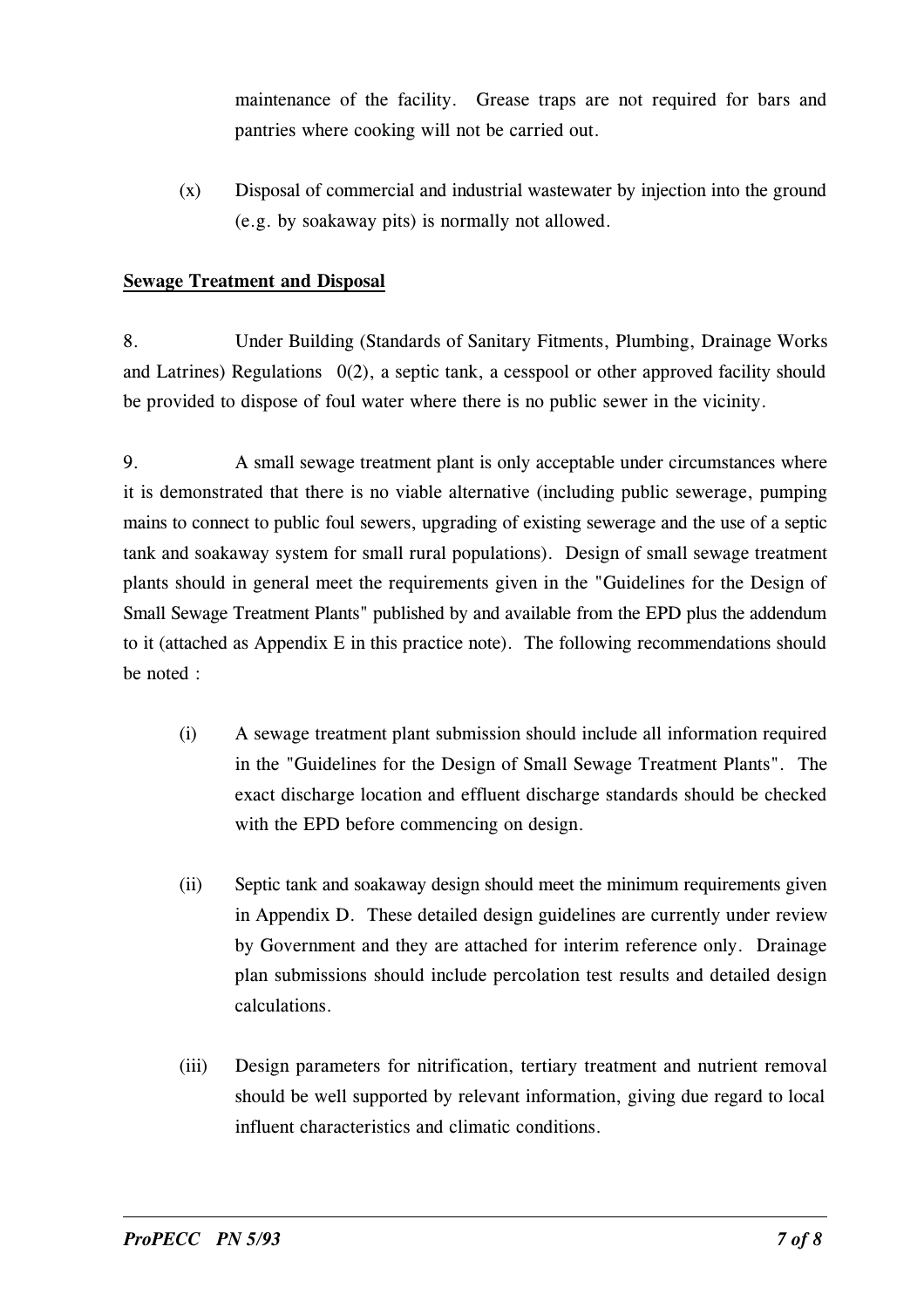- (iv) Where sewage treatment plants are designed to cater for a peak flow of 3 times the daily average flow rate, two duty and one standby pumps should be provided in equalization tanks as far as practicable to limit the flow through the treatment units to within 1.5 times the daily average flow rate during off-peak periods. This is to even out the flow as much as possible.
- (v) Provisions should be made for future connections to public foul sewers when such is available in the vicinity.

 (Stuart B. Reed) Director of Environmental Protection

Environmental Protection Department 28/F Southorn Centre 130 Hennessy Road

Wan Chai

Issued September 1993  $Ref. : EP 50/D1/1$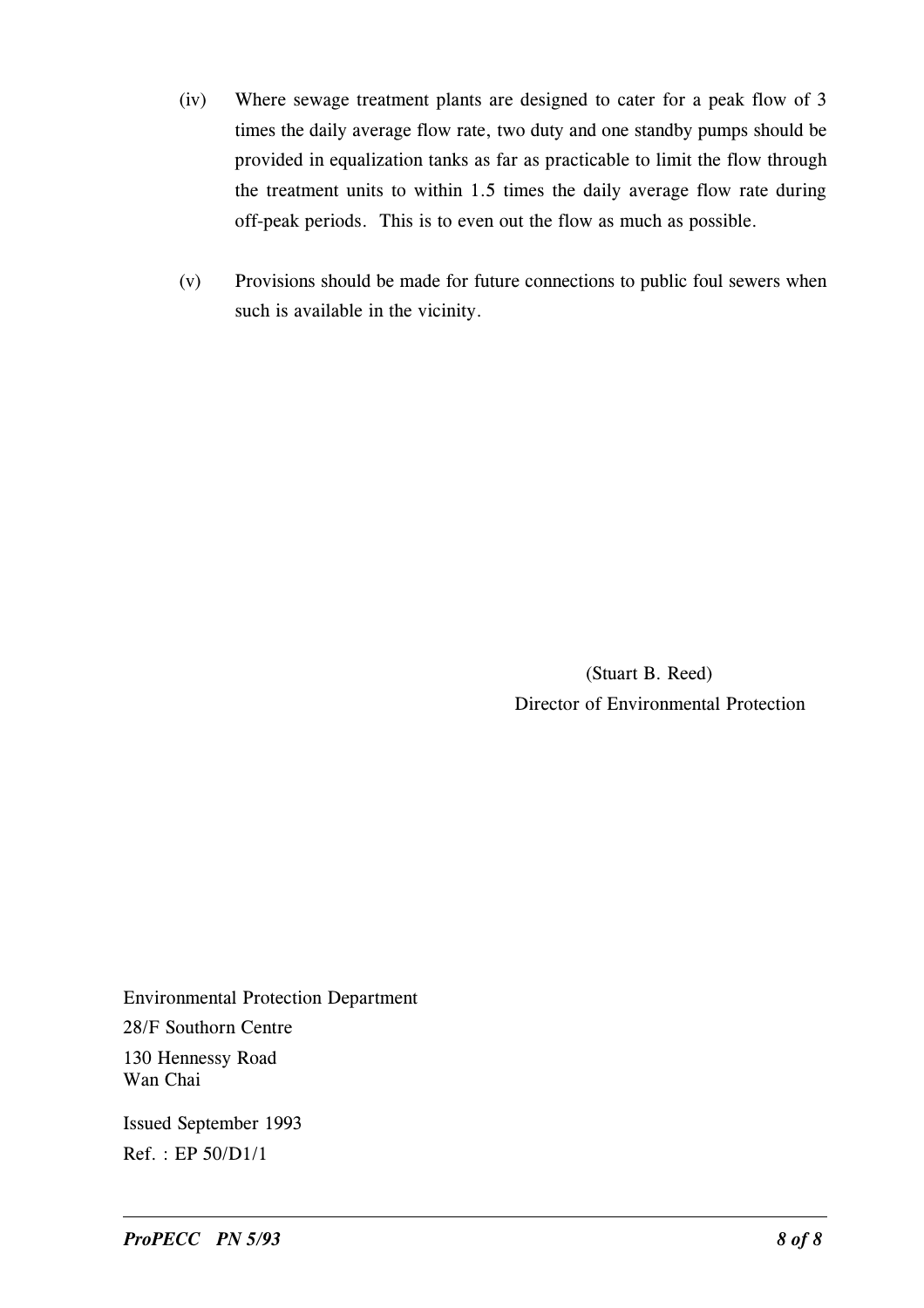## **Addendum to the ProPECC Practice Note PN 5/93**

| Original                                                                                                                                                                                                  | <b>Amendments</b>                                                                                           |
|-----------------------------------------------------------------------------------------------------------------------------------------------------------------------------------------------------------|-------------------------------------------------------------------------------------------------------------|
| Para 2, last sentence                                                                                                                                                                                     |                                                                                                             |
| "Enquiries can be directed to the Drainage Plans"<br>and Referrals Section, Liquid Waste Projects<br>Group, EPD, at 28/F Southorn Centre, 130<br>Hennessy Road, Wanchai (Facsimile No. 838)<br>$2155$ )." | "Enquiries can be directed to the Local Control"<br>Offices of the Environmental Protection<br>Department." |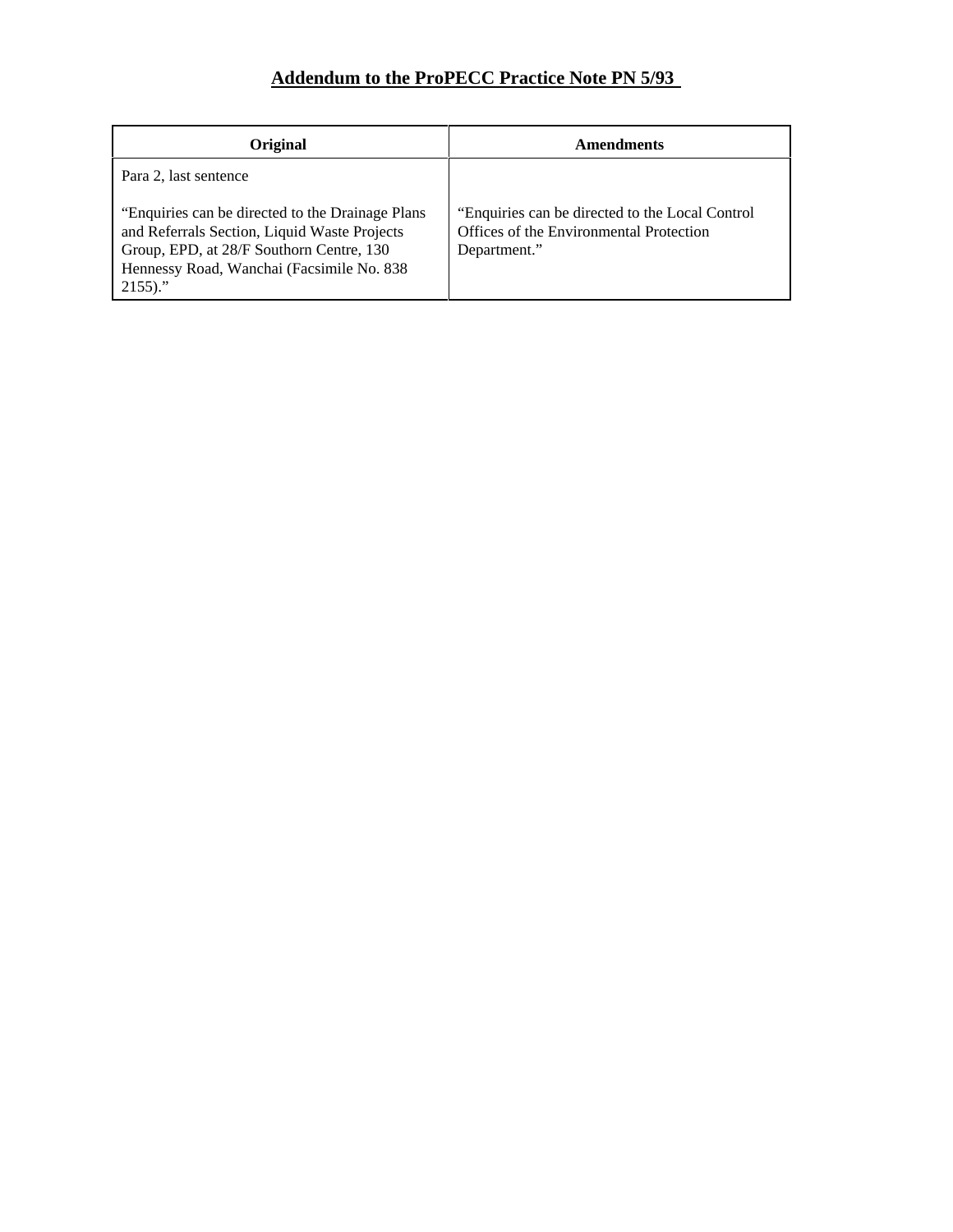

**ProPECC** PN 5/93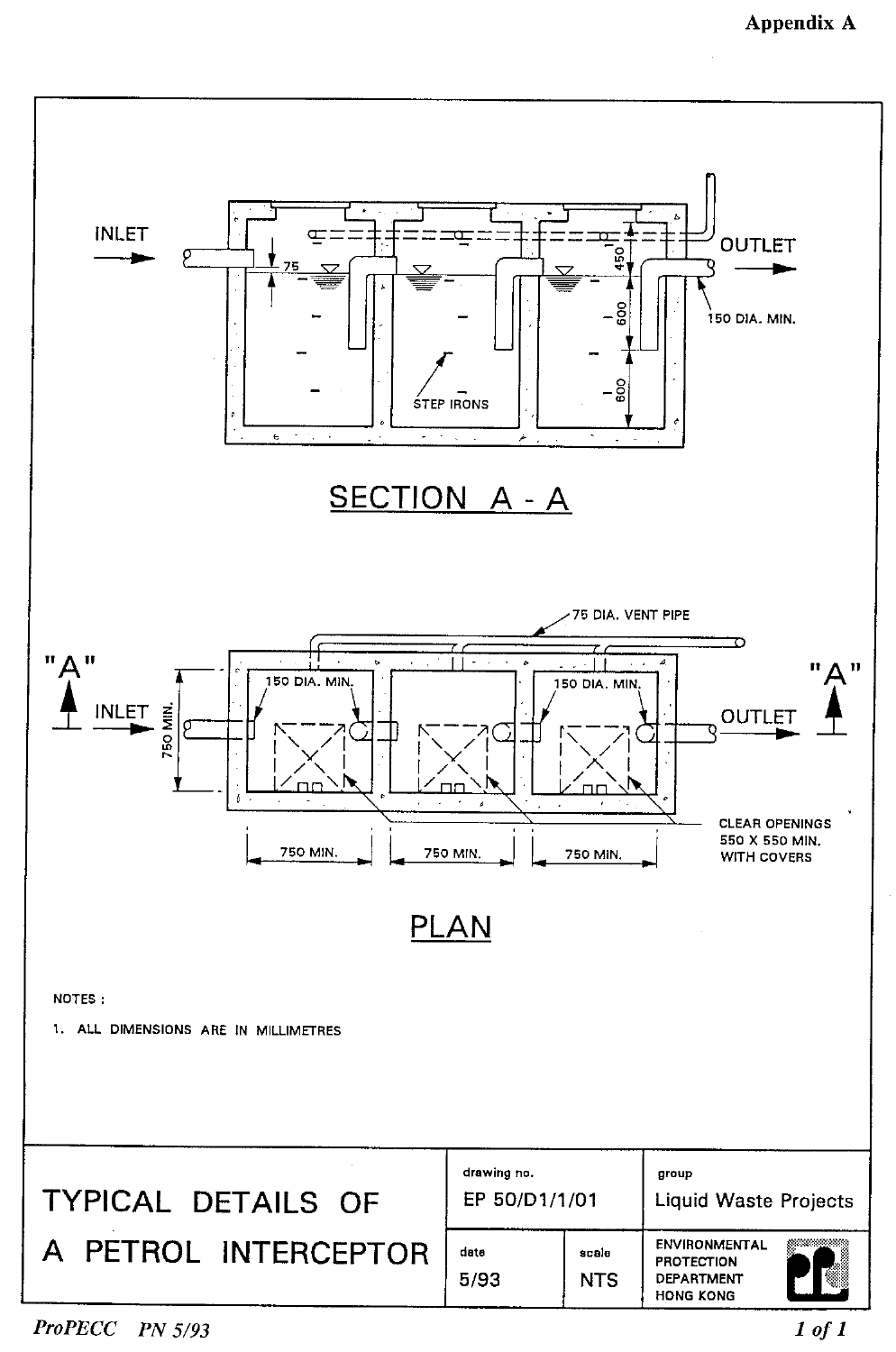GENERAL NOTES :

- THE PETROL INTERCEPTOR IS DESIGNED TO PROVIDE AT LEAST 20 MINUTES 1. RETENTION TO 5-10% OF THE MAXIMUM RUNOFF COLLECTED BY THE TRANSPORT INTERCHANGE IN A 1 IN 2 YEAR RAINSTORM.
- DETAILS OF PETROL INTERCEPTOR SHOWN IN THESE DRAWING IS FOR OPEN  $2<sub>1</sub>$ SPACE PUBLIC TRANSPORT INTERCHANGE. FOR PETROL INTERCEPTOR AT COVERED PUBLIC TRANSPORT INTERCHANGE SEE CEO STANDARD DRAWING CE 1041.
- ALL DIMENSIONS ARE IN MILLIMETRES.  $\mathbf{R}$
- CONCRETE TO BE GRADE 30/20.  $\ddot{4}$ .
- REINFORCEMENT SHALL COMPLY TO BS 4449 AND SHALL BE BENT IN ACCORDANCE  $5.$ WITH BS 4466.
- COVER TO REINFORCEMENT TO BE 50 mm UNLESS OTHERWISE SPECIFIED. 6.
- 7. REINFORCEMENT NOTATION :

|                             | $3 \times 3$ R12 - 5 - 200 B |  |  |                 |
|-----------------------------|------------------------------|--|--|-----------------|
|                             |                              |  |  | $-$ SUFFIX      |
| $NO.$ OFF $\longrightarrow$ |                              |  |  | - SPACING       |
| BAR CLASS ----              |                              |  |  | <b>FAR MARK</b> |
| DIAMETER                    |                              |  |  |                 |

BAR CLASS - R= GRADE 250 PLAIN ROUND STEEL BAR SUFFIX  $---$  T= TOP B= BOTTOM  $NF = NEAR$  FACE  $FF = FAR$  FACE EF= EACH FACE

- MINIMUM LAP LENGTH : 40 DIAMETER OF BAR FOR MILD STEEL PLAIN BAR.  $8 -$
- STRUCTURAL STEELWORK SHALL BE GRADE 43C COMPLY WITH BS 4360 UNLESS 9. OTHERWISE SPECIFIED.
- ALL FILLET WELDS TO BE 6 mm UNLESS OTHERWISE SPECIFIED.  $10.$
- STAINLESS STEEL ACCESS LADDER TO BE OF MINIMUM GRADE 304 S12 TO BS  $7.7$ 970:PT1:1983.
- 12. FOR RSJ CONNECTIONS, SEE CEO STANDARD DRAWING CE 1020.
- FOR DETAILS OF TOP TREATMENT TO PETROL INTERCEPTOR, SEE CEO STANDARD DRAWING CE 1021 FOR FLEXIBLE ROAD SURFACE AND HIGHWAY STANDARD  $13.$ DRAWING H 1006 FOR CONCRETE ROAD SLAB.
- $14$ FOR DETAILS OF COVER TO PETROL INTERCEPTOR, SEE CEO STANDARD DRAWING CE 1022.
- FOR DETAILS OF DESILTING OPENING COVER, SEE CEO STANDARD DRAWING CE  $15.$ 1023.

|                       | NEW ISSUE        | ML.                 |
|-----------------------|------------------|---------------------|
| PETROL INTERCEPTOR    |                  | HIGHWAYS DEPARTMENT |
| FOR OPEN PUBLIC       | <b>REFERENCE</b> | DRAWING No.         |
| TRANSPORT INTERCHANGE | SCALE            | H 3028/1            |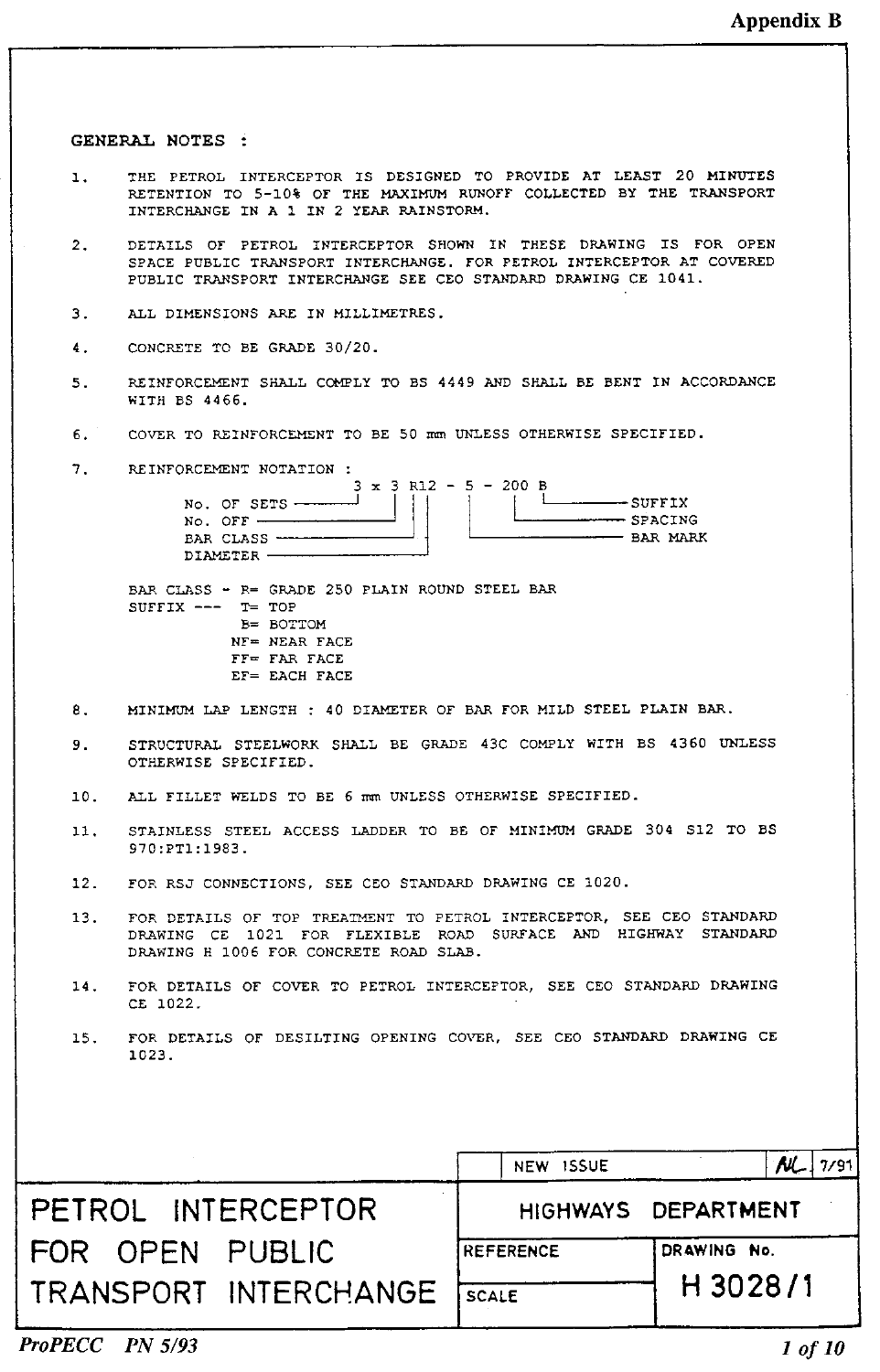### **Appendix B**



**ProPECC** PN 5/93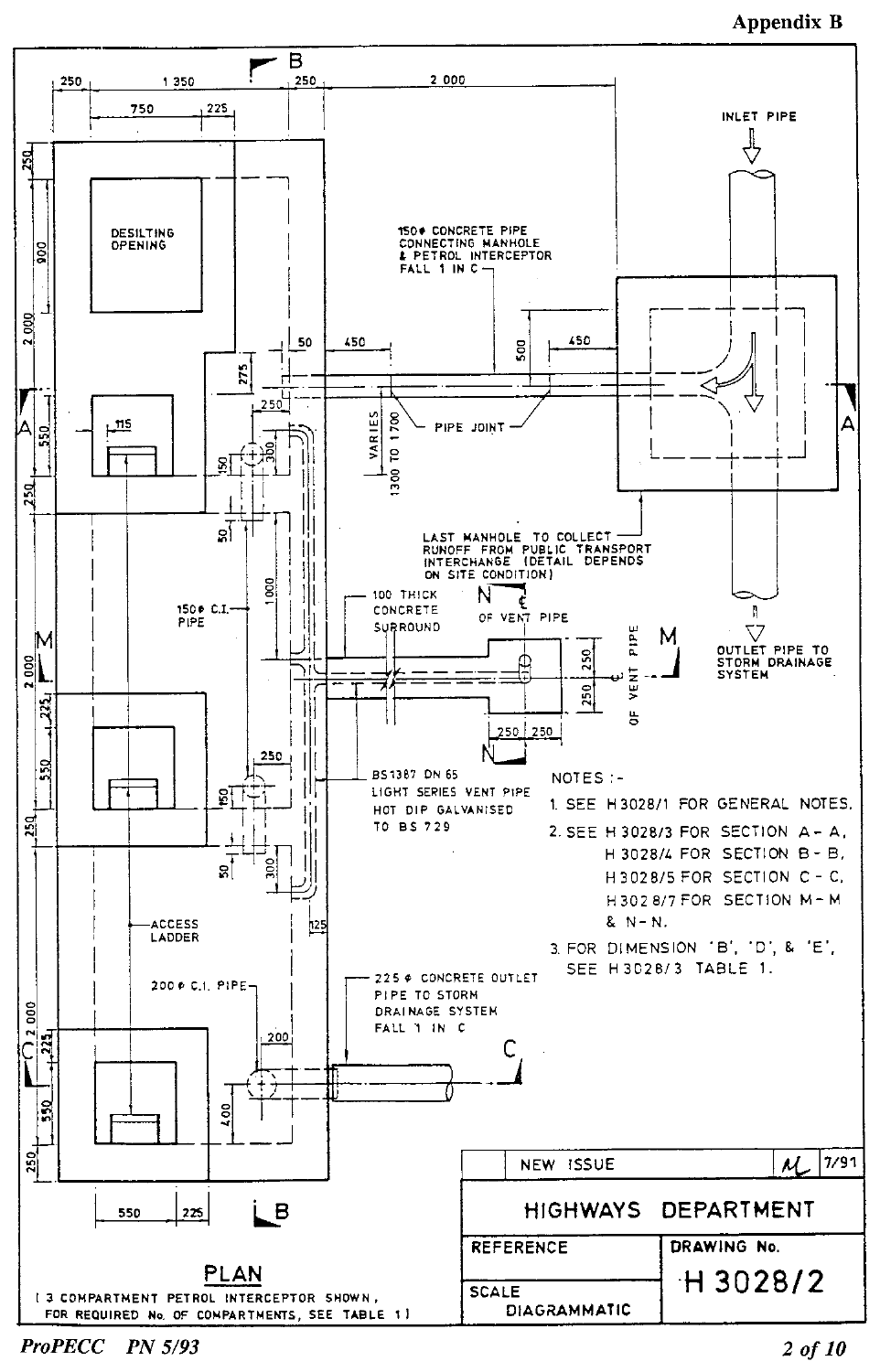

#### **ProPECC** PN 5/93

### **Appendix B**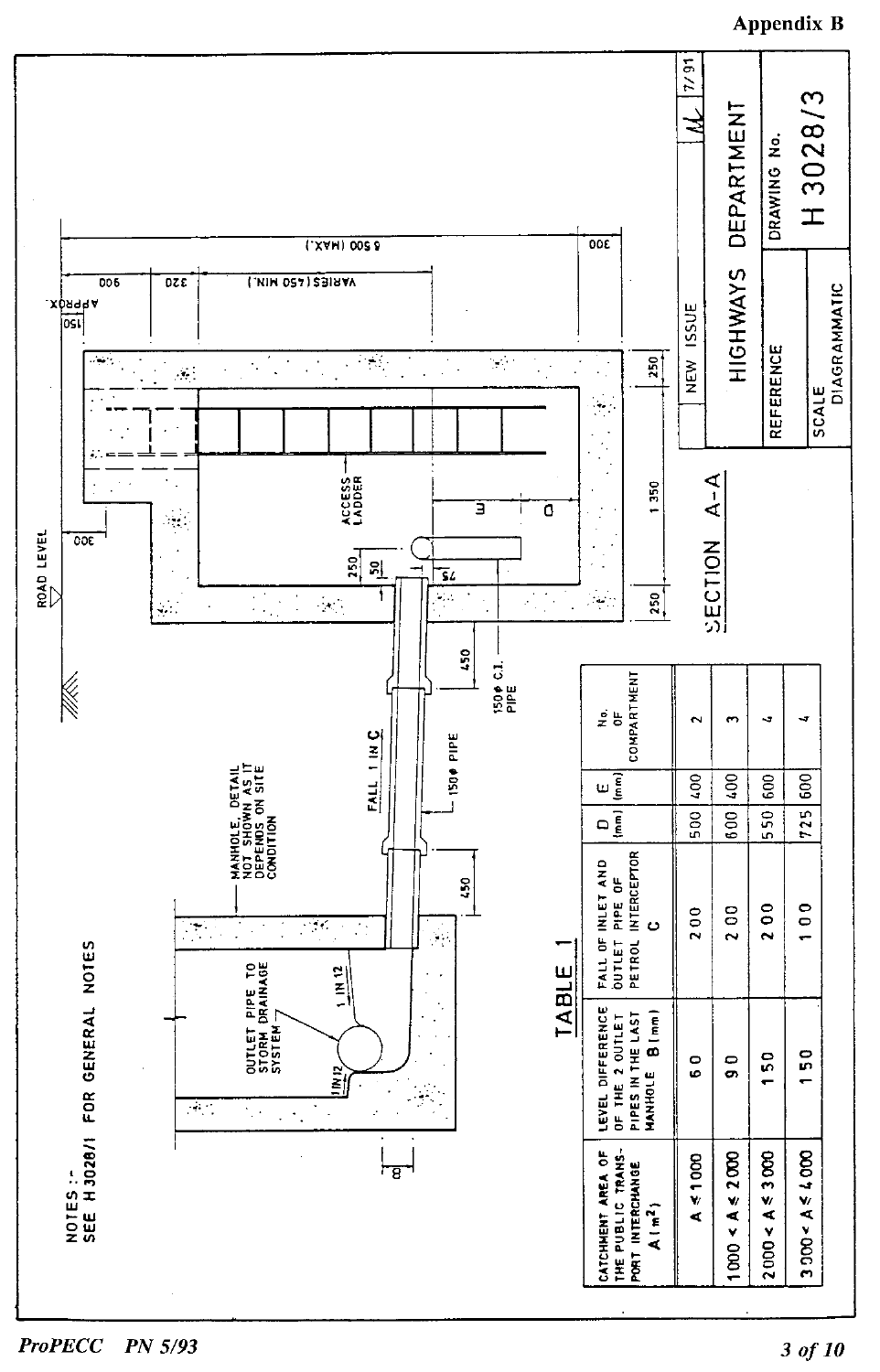**Appendix B** 



**ProPECC** PN 5/93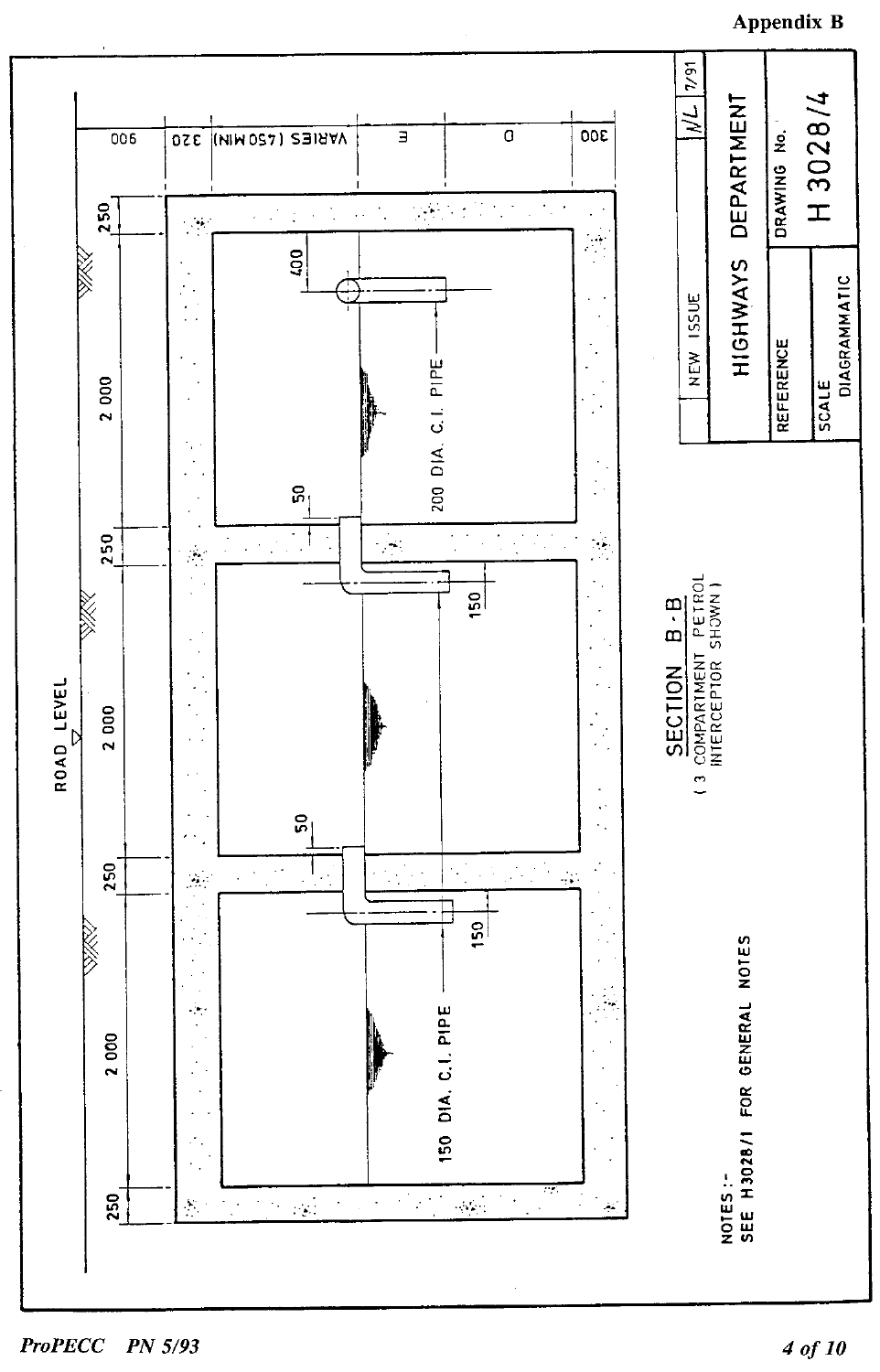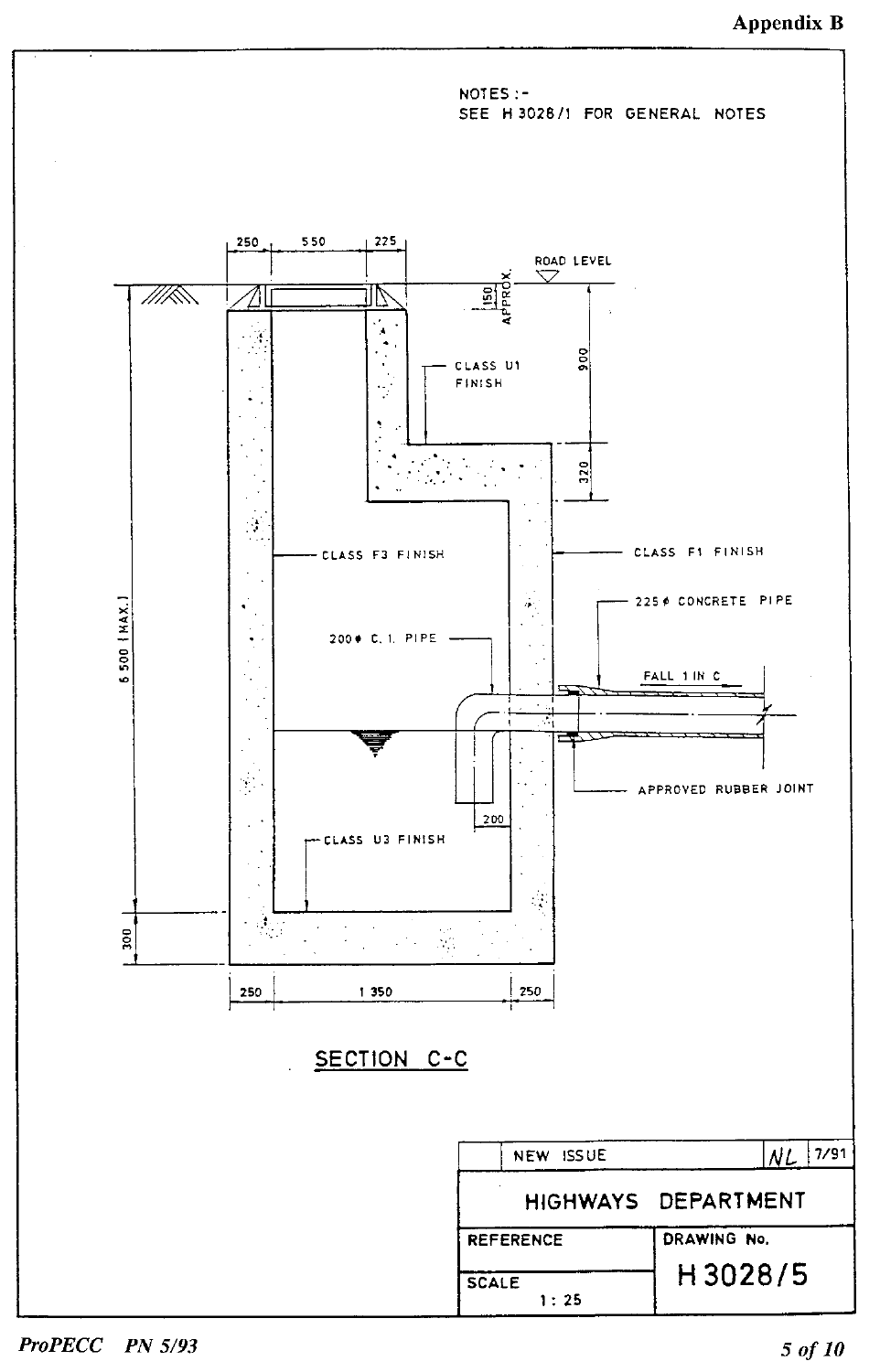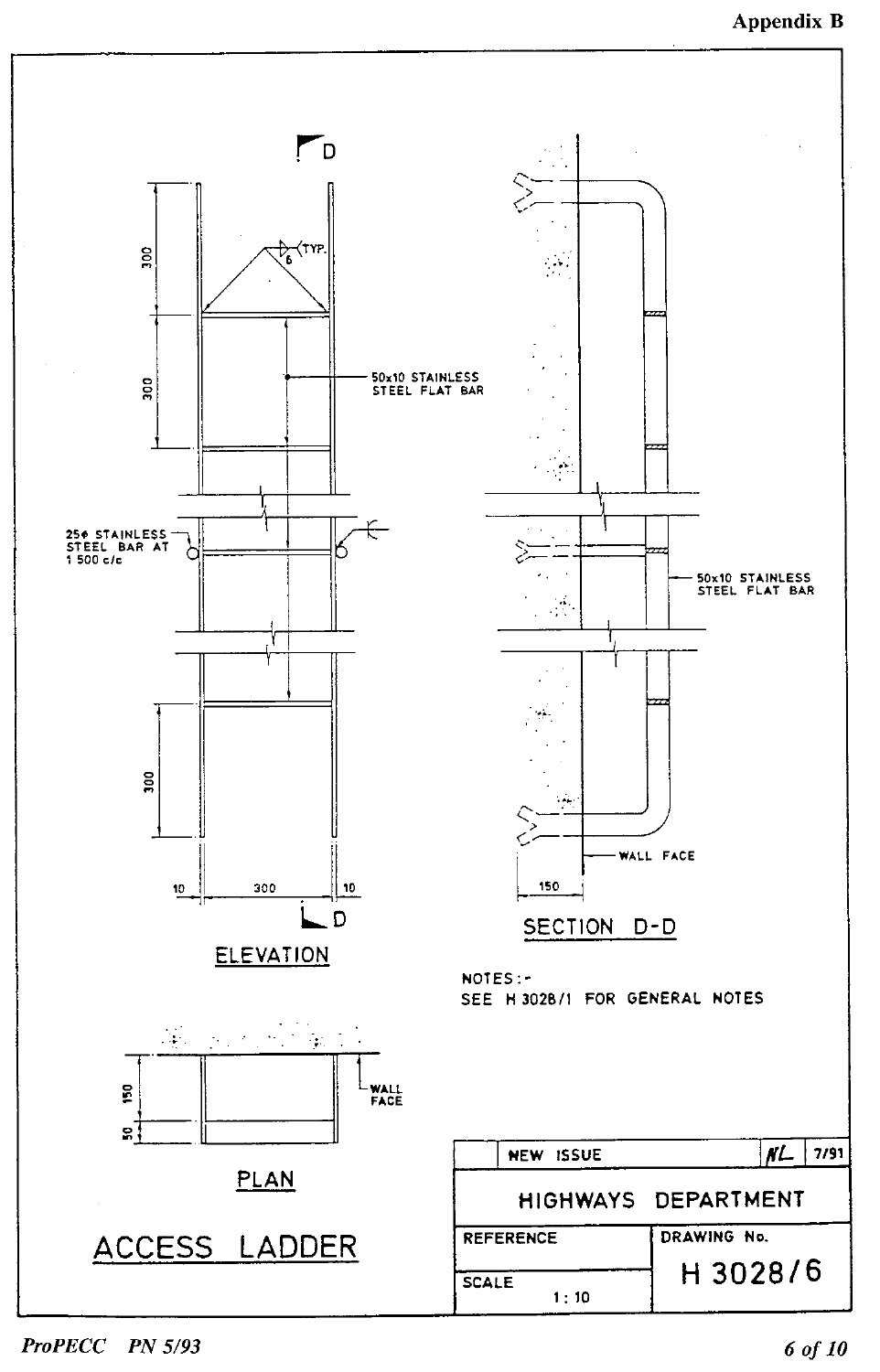

ProPECC PN 5/93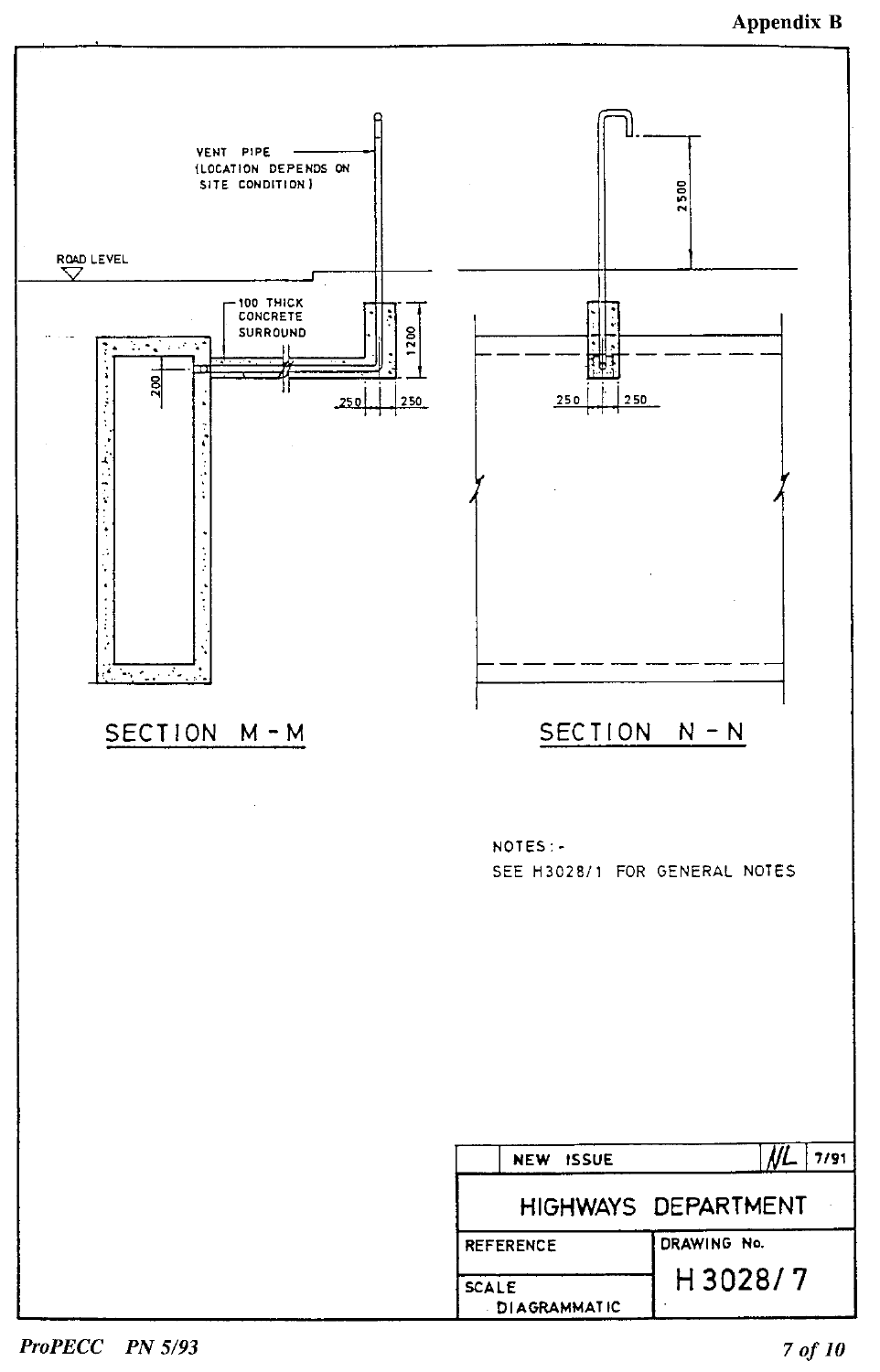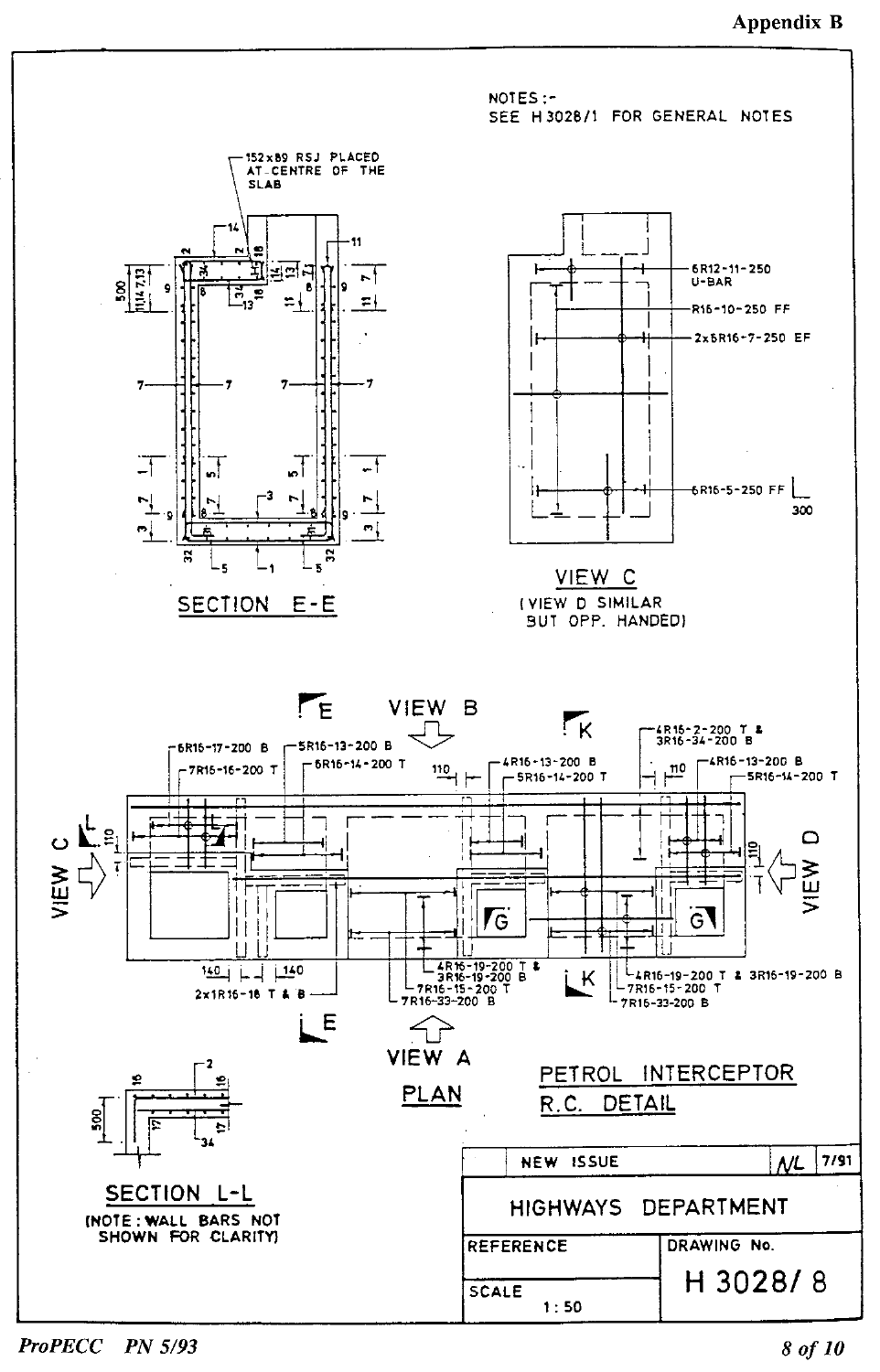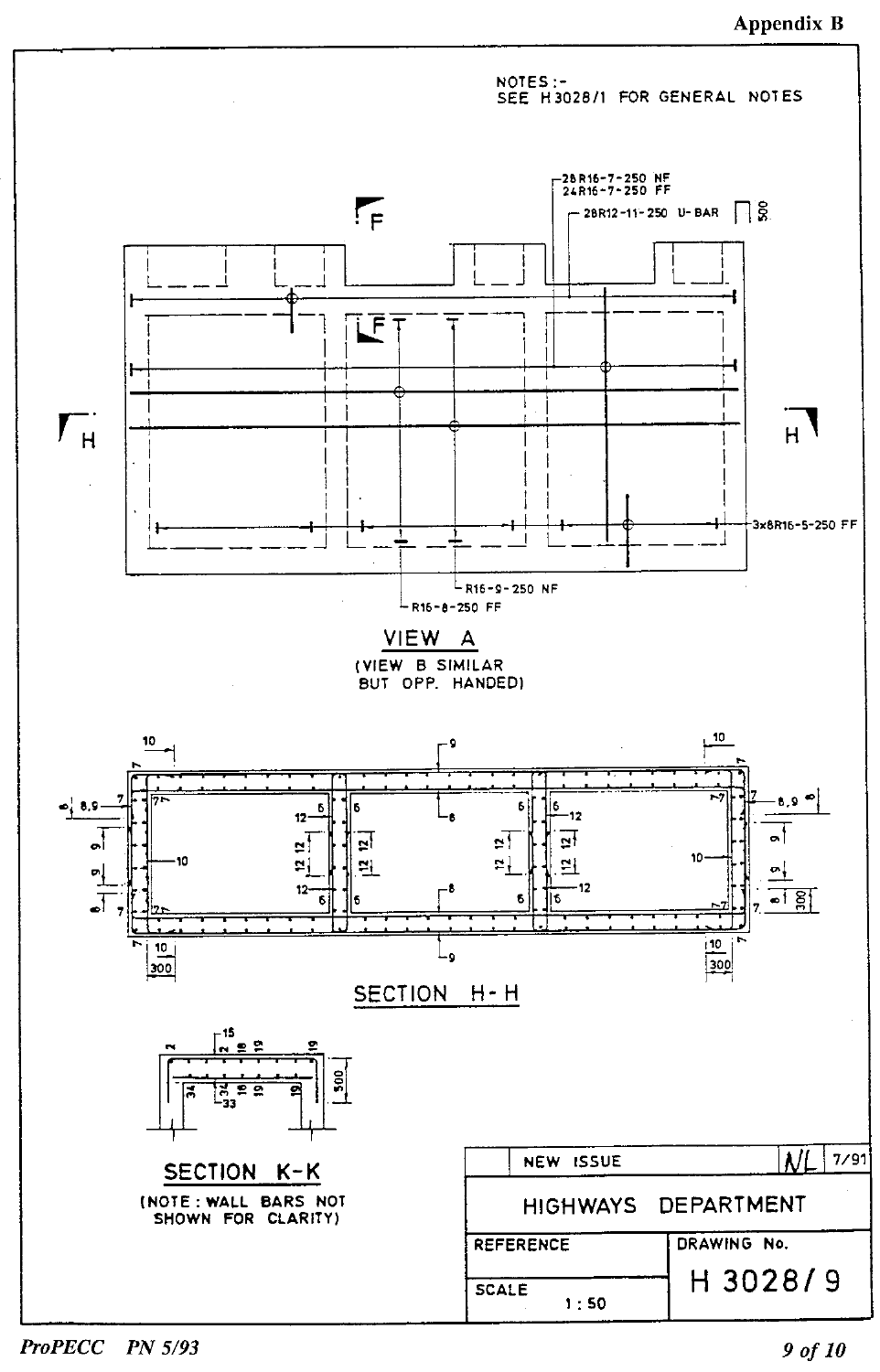

**ProPECC** PN 5/93 10 of 10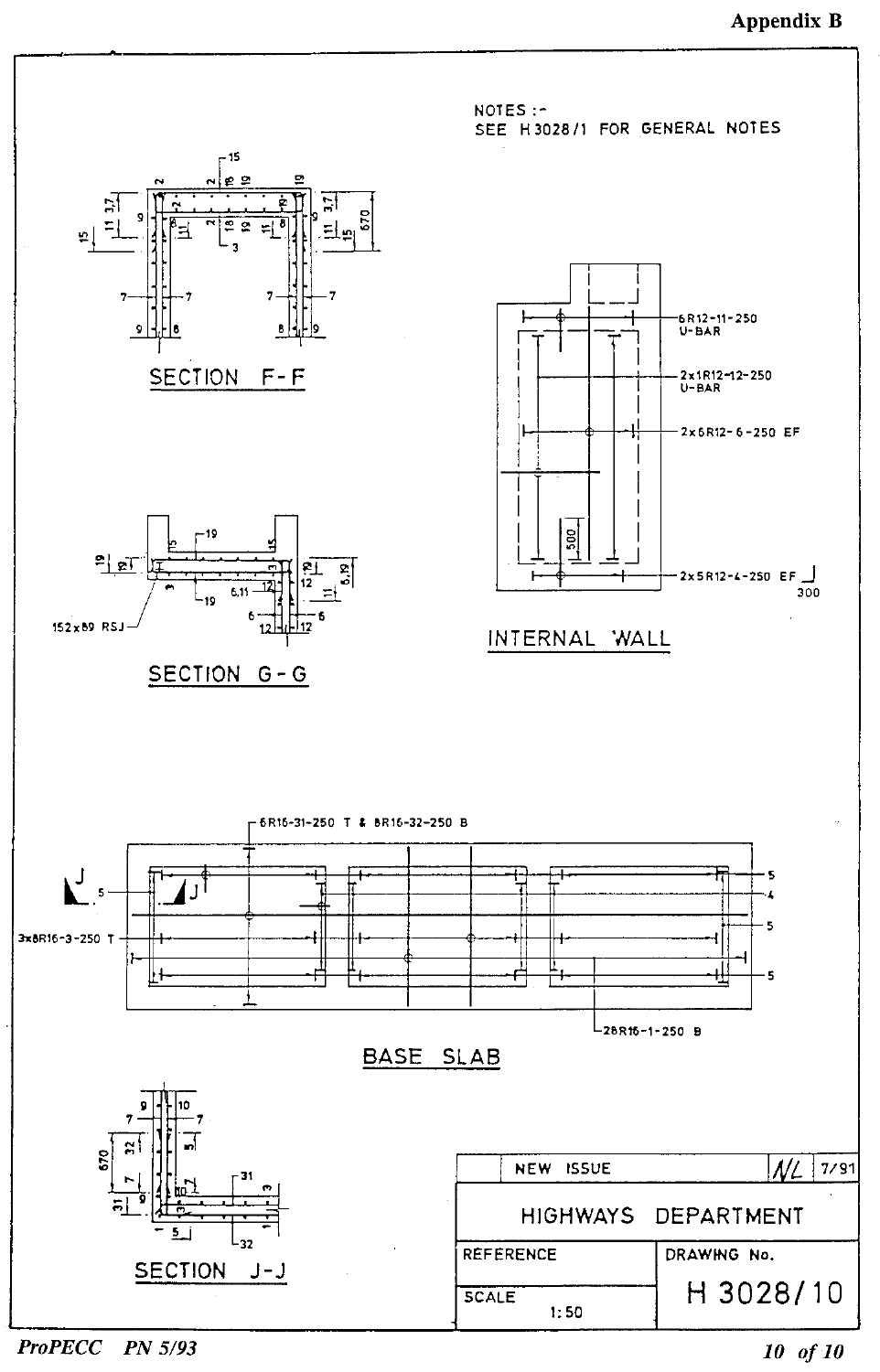### Grease Traps

(see Drawing no. EP 50/L1/1/01A for typical details of a grease trap)

| Kitchen Floor Area | Peaking Factor | Minimum Required<br>Grease Trap Retention Volume |
|--------------------|----------------|--------------------------------------------------|
| (m <sup>2</sup> )  |                |                                                  |
|                    |                | $(m^3)$                                          |
| 12                 | 5.5            | $0.7\,$                                          |
| 24                 | 4.3            | $1.1\,$                                          |
| $-50$              | $3.0$          | 1.6                                              |
| 100                | 2.4            | 2.5                                              |
| 150                |                | 3.3                                              |
| 200                | 1.85           | 4.0                                              |
| 250                |                | 4.7                                              |
| 300                |                | 5.4                                              |
| 350                |                | $6.1\,$                                          |
| 400                | 1.62           | 6.7                                              |
| 450                |                | 7.3                                              |
| 500                |                | 7.8                                              |
| 550                |                | 8.3                                              |
| 600                | 1.38           | $\,8$ . $7$                                      |
| 650                |                | 9.1                                              |
| 700                |                | 9.4                                              |
| 750                |                | 9.7                                              |
| 800                | 1.15           | 10.0                                             |
| 850                |                | 10.2                                             |
| 900                | 1.03           | 10.3                                             |
| 1000               | $1.0$          | 10.4                                             |
|                    |                |                                                  |

- Note<sub>1</sub>. The minimum required grease trap retention volume tabulated above is based on an average water consumption of 0.5 m<sup>3</sup> per day per m<sup>2</sup> of kitchen floor area, and an average working day of 16 working hours. A larger grease trap should be provided if a higher water discharge intensity is anticipated.
	- $2.$ For kitchen floor areas in between the listed values, the minimum required grease trap retention volume can be calculated pro-rata.
	- For kitchen floor areas smaller than 12  $m^2$ , a grease trap with retention volume 0.7  $m^3$  should be provided unless the adequacy of з. a smaller grease trap can be demonstrated.
	- $4.$ Depending on the actual operation of the proposed food premises, additional installations might be required to meet the standards given in the Technical Memorandum issued under section 21 of the Water Pollution Control (Amendment) Ordinance 1990.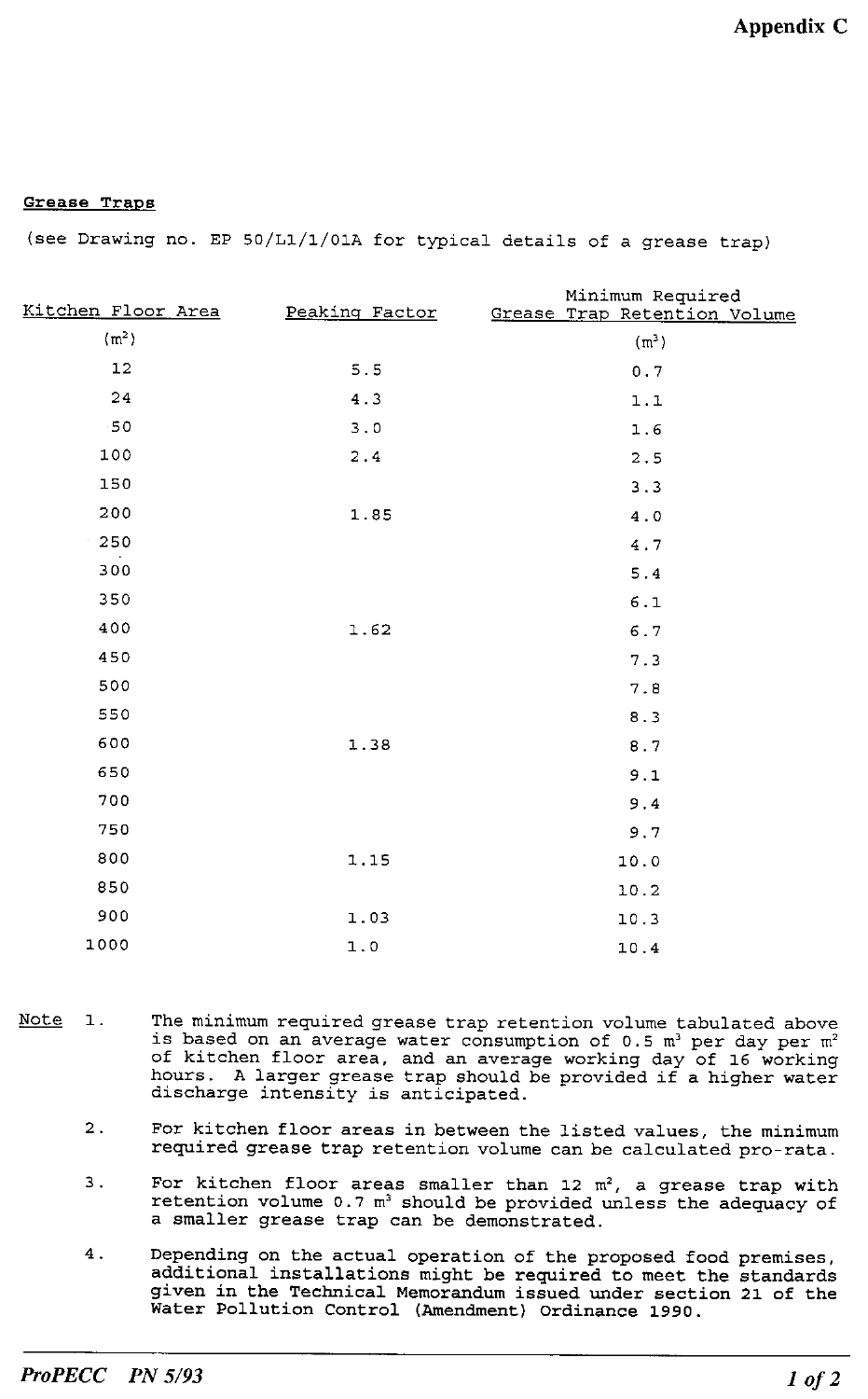

 $20f2$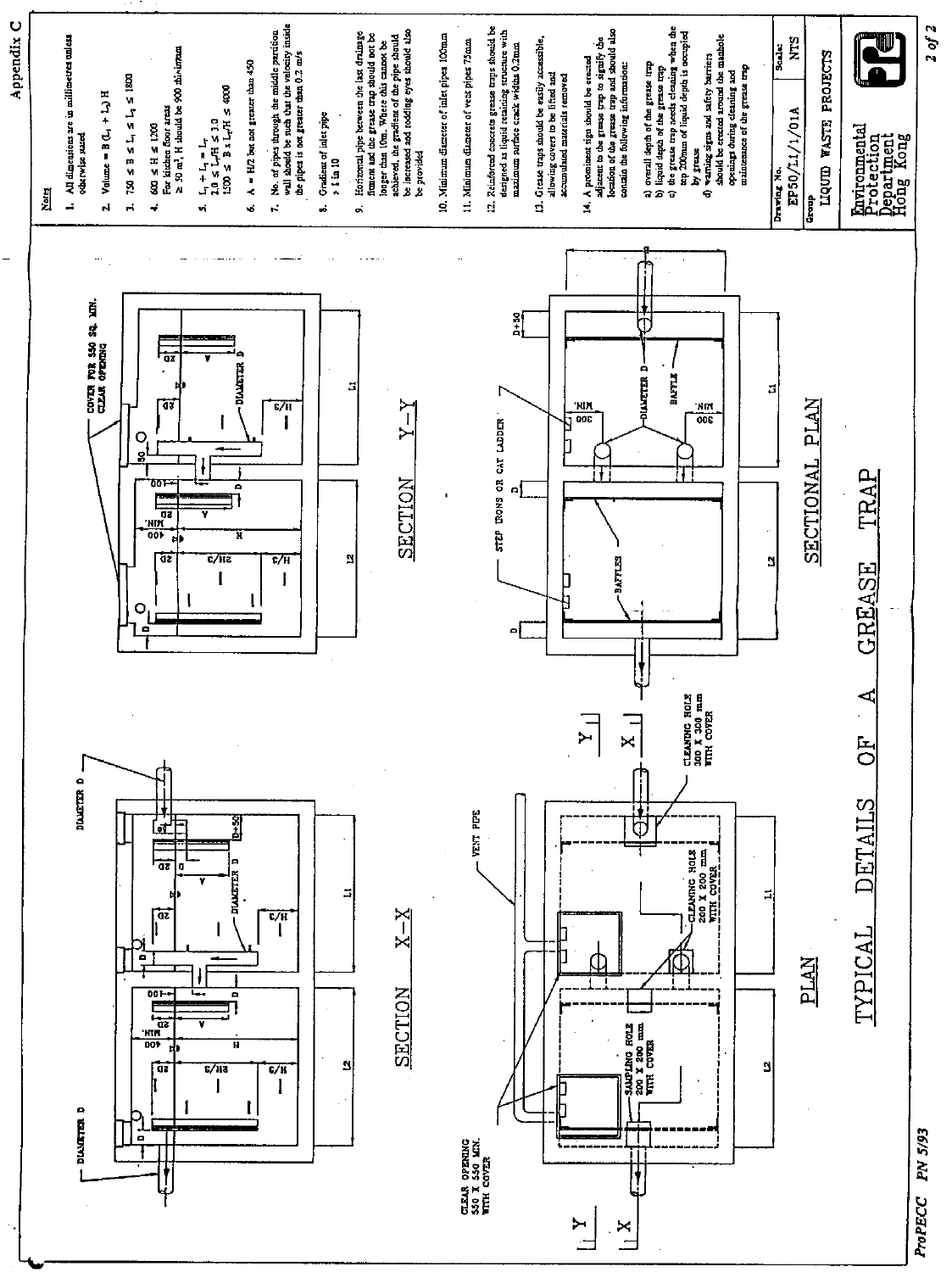## **Appendix D**

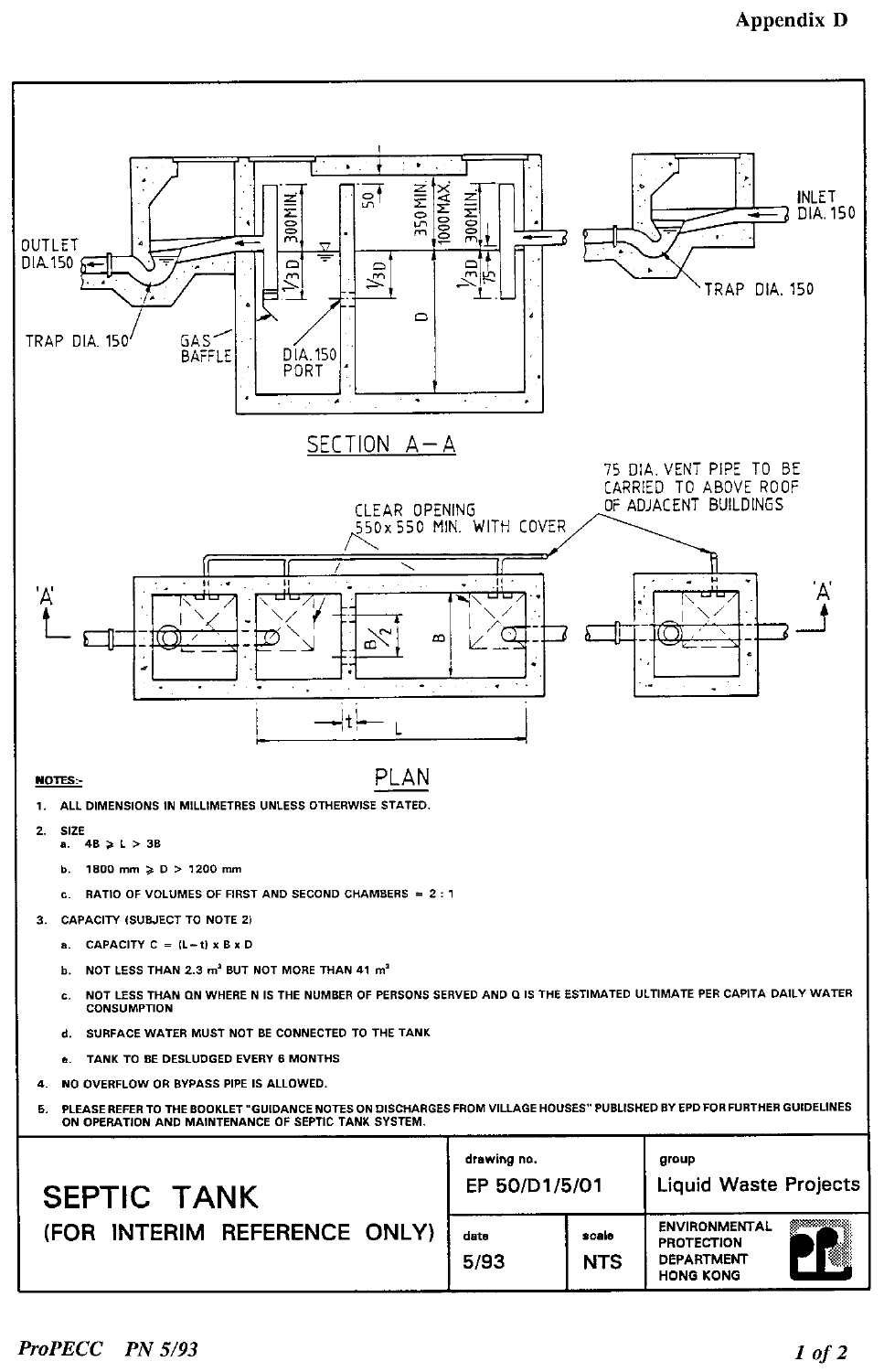

NOTES:-

- 1. ALL DIMENSIONS IN MILLIMETRES UNLESS OTHERWISE STATED
- PERCOLATION TEST FOR DETERMINING ABSORPTION CAPACITY OF SOIL  $2.$ 
	- EXCAVATE A HOLE 300 mm SQUARE TO THE SAME DEPTH OF THE PIT OR TRENCH. а.
	- Ь. FILL THE HOLE WITH APPROXIMATELY 150 mm OF WATER AND ALLOW TO SEEP AWAY COMPLETELY.
	- REFILL THE HOLE WITH WATER TO A DEPTH OF 150 mm AND OBSERVE THE TIME, IN MINUTES, FOR WATER TO SEEP COMPLETELY AWAY. c.
	- DIVIDE THE TIME BY 6 TO GIVE TIME TAKEN TO FALL 25 mm FOR USE IN TABLE BELOW. d.
- 3. ALLOWABLE LOADING OF SOAKAWAY SYSTEMS

|                                                     | ALLOWABLE LOADING IN LITRES PER m <sup>2</sup> PER DAY |                      |  |  |
|-----------------------------------------------------|--------------------------------------------------------|----------------------|--|--|
| TIME IN MINUTES FOR WATER TO FALL 25 mm IN TEST PIT | DRAIN TRENCH BOTTOM AREA                               | PIT PERCOLATION AREA |  |  |
| <b>OR LESS</b>                                      | 163                                                    | . .                  |  |  |
|                                                     | 130                                                    |                      |  |  |
|                                                     | 98                                                     | 130                  |  |  |
|                                                     | 69                                                     | 94                   |  |  |
| 30                                                  | 33                                                     |                      |  |  |

THE TOTAL ALLOWABLE LOADING PER DAY SHOULD EQUATE WITH THE DAILY INCOMING FLOW

#### MINIMUM CLEARANCE REQUIREMENTS FOR SOAKAWAY SYSTEMS  $\mathbf{A}$

|                                                                 | <b>DISTANCE FROM</b><br>SOAKAWAY SYSTEMS (m) |                                                                                                                                                                                |       |  |
|-----------------------------------------------------------------|----------------------------------------------|--------------------------------------------------------------------------------------------------------------------------------------------------------------------------------|-------|--|
| <b>BUILDING</b>                                                 | 3                                            |                                                                                                                                                                                |       |  |
| <b>RETAINING WALLS</b>                                          | 6                                            |                                                                                                                                                                                |       |  |
| <b>WELLS</b>                                                    | 50                                           |                                                                                                                                                                                |       |  |
| STREAM WHERE THE BED IS LOWER<br>THAN INVERT OF SOAKAWAY SYSTEM | 15 (30)*                                     | THESE DISTANCES SHOULD BE INCREASED TO DISTANCES SHOWN<br>IN BRACKETS IF THE WATER FROM THE STREAM OR POOL IS USED.<br>OR LIKELY TO BE USED FOR DRINKING OR DOMESTIC PURPOSES. |       |  |
| <b>POOLS</b>                                                    | $7.5(30)^*$                                  |                                                                                                                                                                                |       |  |
| <b>CUTS OR EMBANKMENTS</b>                                      | 30                                           |                                                                                                                                                                                |       |  |
| <b>FATHS</b>                                                    | 1.5                                          |                                                                                                                                                                                |       |  |
| <b>BEACHES</b>                                                  | 100                                          | (FROM BOUNDARIES OF GAZETTED BEACHES OR BATHING BEACH<br>SUBZONES OF WATER CONTROL ZONES)                                                                                      |       |  |
|                                                                 | 30                                           | (FROM H.W.M. AND FROM NEAREST WATERCOURSES FOR OTHER<br>CASES)                                                                                                                 |       |  |
| <b>GROUND WATER TABLE</b>                                       | 0.6                                          | (BELOW INVERT)                                                                                                                                                                 |       |  |
|                                                                 |                                              | drawing no.                                                                                                                                                                    | group |  |

#### EP 50/D1/5/02 **Liquid Waste Projects** SOIL SOAKAWAY SYSTEM (FOR INTERIM REFERENCE ONLY) **ENVIRONMENTAL** date scale **PROTECTION DEPARTMENT** 5/93 **NTS HONG KONG**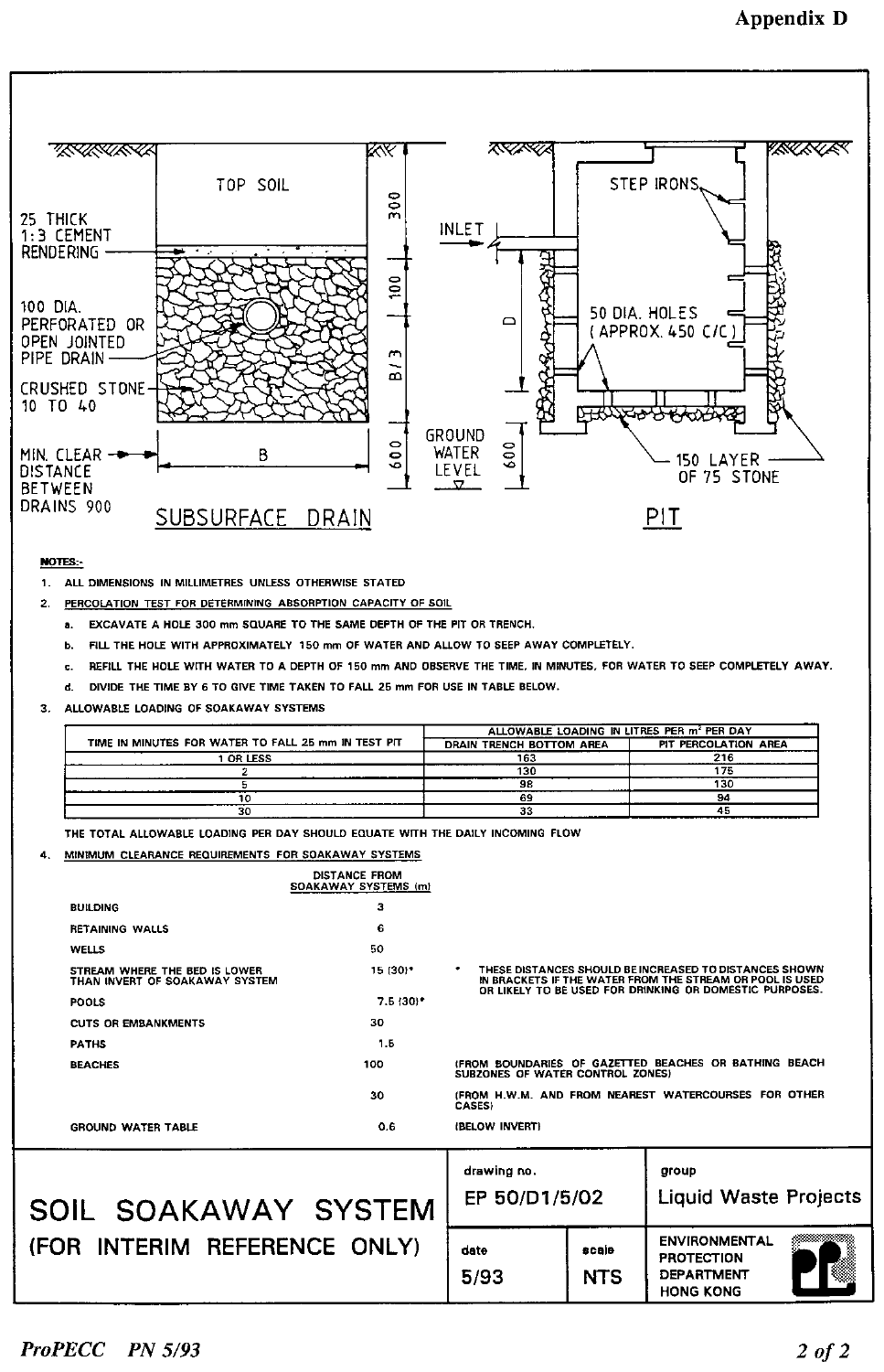### Addendum to EPD Booklet "Guidelines for the Design of Small Sewage Treatment Plants"

 $\left( \mathrm{I}\right)$ The following amendments are to be made to the "Guidelines for the Design of Small Sewage Treatment Plants" dated March 1990 published by the EPD :-

## Para. 3.2

- Replace  $0.46m^3/h/d$  (cu.m. per head per day) " by
	- 0.30 to 0.46 $m^3/h/d$  (cu.m. per head per day) depending on types of development.

### Para. 3.3

- $(i)$ Replace the following
	- 4 DWF for population over 1000
		- 6 DWF for population under 1000 "

by

- 6 DWF for population equal to or under 1000
- 4 DWF for population over 1000 but not less than that based on 1000 population.
- Add the following after the last sentence :- $(ii)$

Air ejectors should be provided to prevent septicity of sewage.

### Para. 4.7

Replace this paragraph by

If a tank has to be covered, stainless steel or aluminium alloy open mesh flooring should be used (aluminium should however not be used in chlorination facilities located in confined space). Open mesh flooring should be designed for 5kPA uniformly distributed load.

### Para, 4.13

Replace this paragraph by

Coarse screens should be provided to precede pumps. Fine screens should be placed downstream of equalization tanks equipped with air ejectors so as to minimize organic solids content in the screenings.